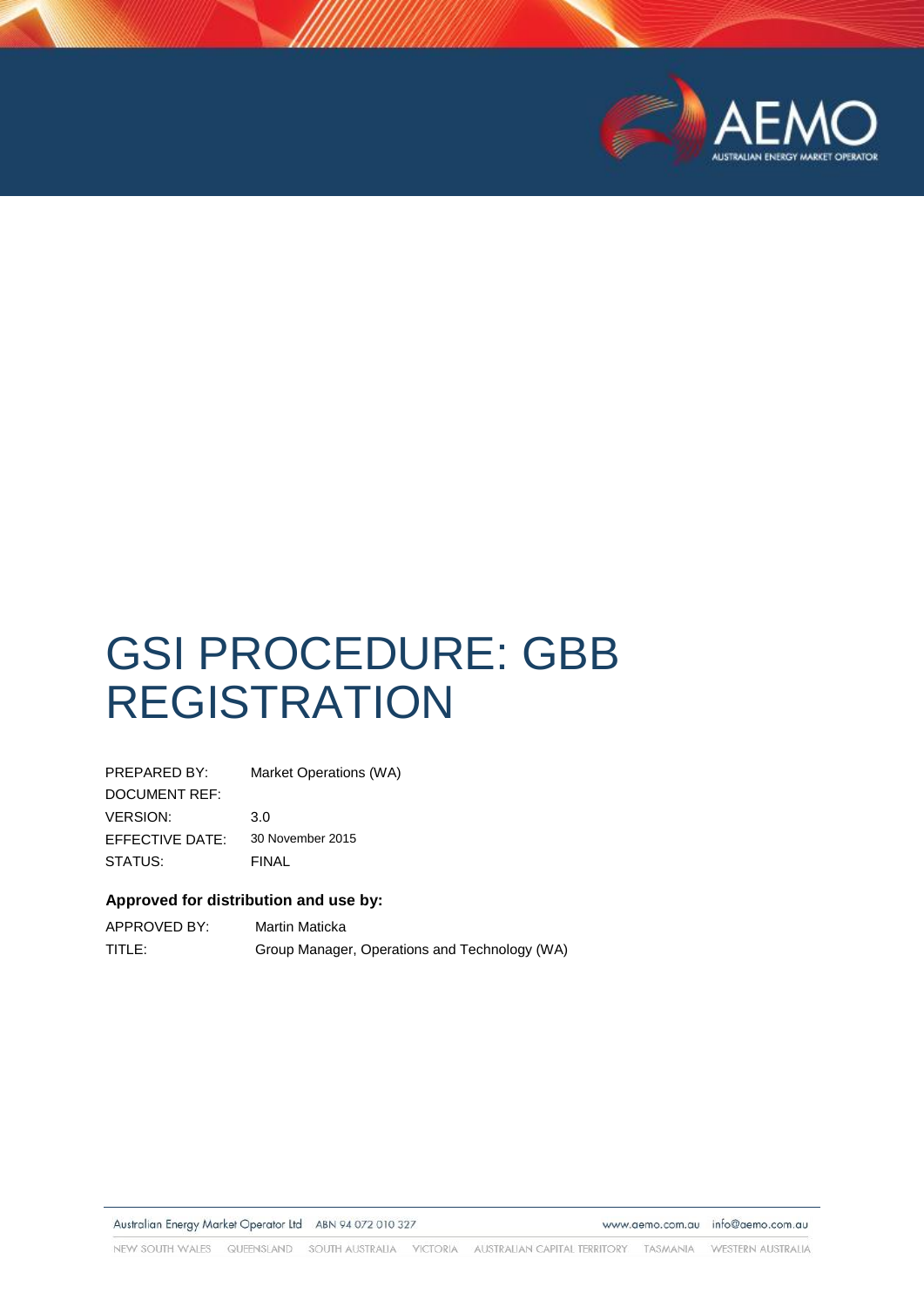

# **VERSION RELEASE HISTORY**

| <b>Version</b> | <b>Effective Date</b>            | <b>Summary of Changes</b>                                             |
|----------------|----------------------------------|-----------------------------------------------------------------------|
| 1.0            | <b>GSI Rules</b><br>Commencement | GSI Procedure: Registration, Deregistration, Exemptions and Transfer  |
| 2.0            | 1 January 2015                   | Amendments to GSI Procedure resulting from GPC 2014 01                |
| 3.0            | 30 November 2015                 | Changes resulting from the transfer of functions from the IMO to AEMO |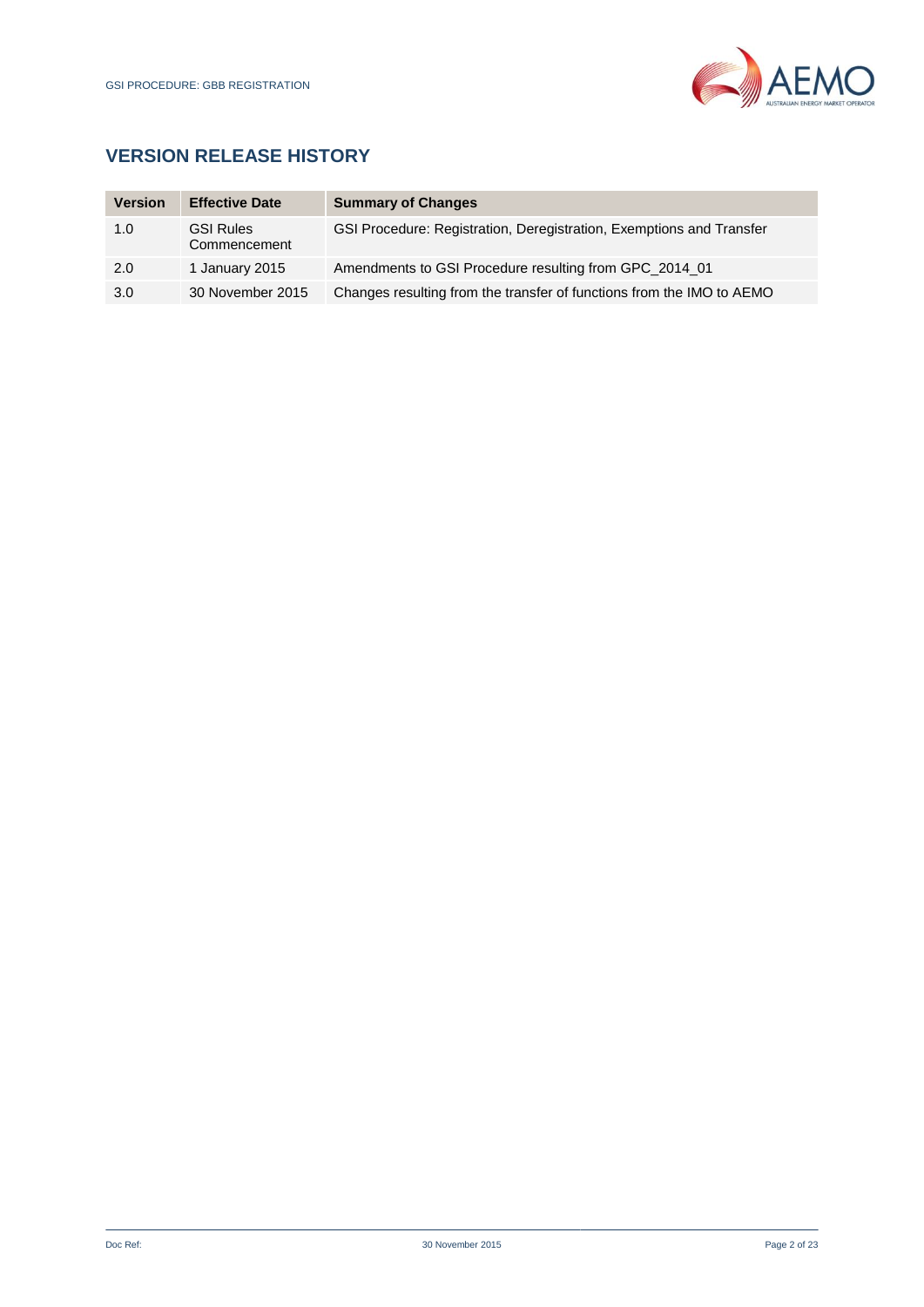

# **CONTENTS**

| <b>CHAPTER 1. PROCEDURE OVERVIEW</b>                        | 4  |
|-------------------------------------------------------------|----|
| <b>CHAPTER 2. REGISTRATION PROCESS</b>                      | 7  |
| <b>CHAPTER 3. REGISTRATION</b>                              | 8  |
| CHAPTER 4. STANDING DATA IN RESPECT OF A FACILITY           | 11 |
| CHAPTER 5. DECLARATION OF ELIGIBLE GBB FACILITY             | 13 |
| CHAPTER 6. DEREGISTRATION                                   | 13 |
| <b>CHAPTER 7. FACILITY TRANSFER</b>                         | 18 |
| CHAPTER 8. EXEMPTION OF FACILITIES FROM REGISTRATION        | 19 |
| CHAPTER 9. EXEMPTION FROM THE PROVISION OF CERTAIN GBB DATA | 22 |
|                                                             |    |

# **TABLES**

| Table 1 Terminology and Definitions |  |
|-------------------------------------|--|
|                                     |  |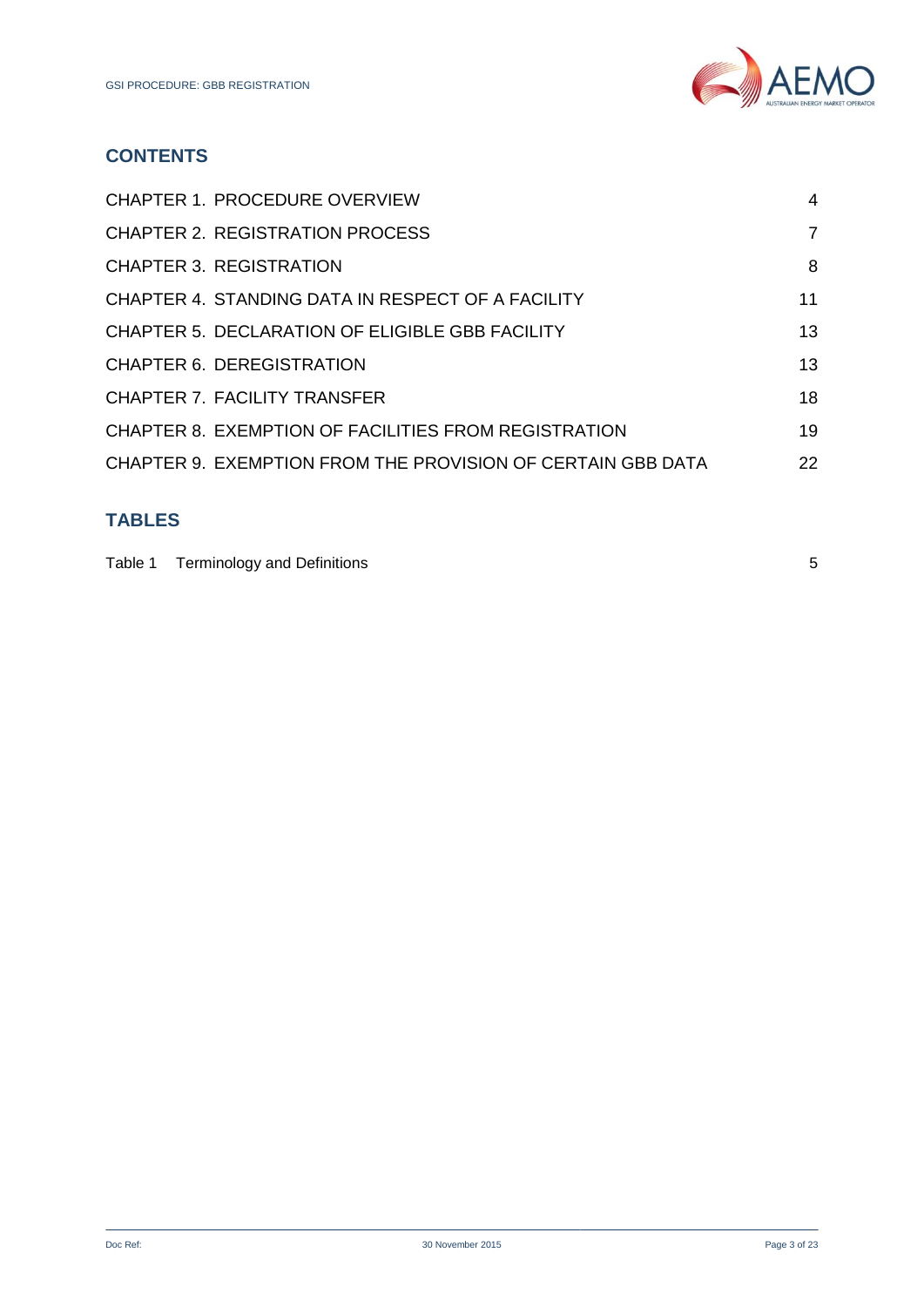

## <span id="page-3-0"></span>**CHAPTER 1. PROCEDURE OVERVIEW**

## **1.1. Relationship with the Gas Services Information Rules**

- 1.1.1. This Gas Services Information (GSI) Procedure: Registration, Deregistration, Exemptions and Transfer (Procedure) should be read in conjunction with Part 2 of the Gas Services Information Rules (GSI Rules).
- 1.1.2. Reference to particular GSI Rules or subrules within the Procedure in bold and square brackets **[rule XX]** or **[subrule XX(X)]** are current as of 1 January 2015. These references are included for convenience only and are not part of this Procedure.

## **1.2. Purpose of this Procedure**

- 1.2.1. This Procedure outlines the process of:
	- (a) participant registration and deregistration;
	- (b) Facility registration, deregistration and transfer;
	- (c) exemption from providing Nominated and Forecast Flow Data, Daily Actual Flow Data and Daily Actual Consumption Data; and
	- (d) Exemption from registration.

#### **1.3. Associated Documents**

- 1.3.1. AEMO must publish and maintain the following application forms on the GSI Website:
	- (e) Facility Deregistration Application Form;
	- (f) Facility Exemption Application Forms for each type of Gas Bulletin Board Facility (GBB Facility);
	- (g) Facility Registration Application Forms for each type of GBB Facility;
	- (h) Facility Transfer Application Form;
	- (i) GBB Data Provision Exemption Form;
	- (j) Participant Deregistration Application Form; and
	- (k) Participant Registration Application Form.

#### **1.4. Application of this Procedure**

1.4.1. This Procedure applies to AEMO and Gas Market Participants.

#### **1.5. Terminology and Definitions**

1.5.1. A word or phrase defined in the GSI Act, the GSI Regulations or the GSI Rules has the same meaning when used in this Procedure. In addition the following defined terms have the meaning given: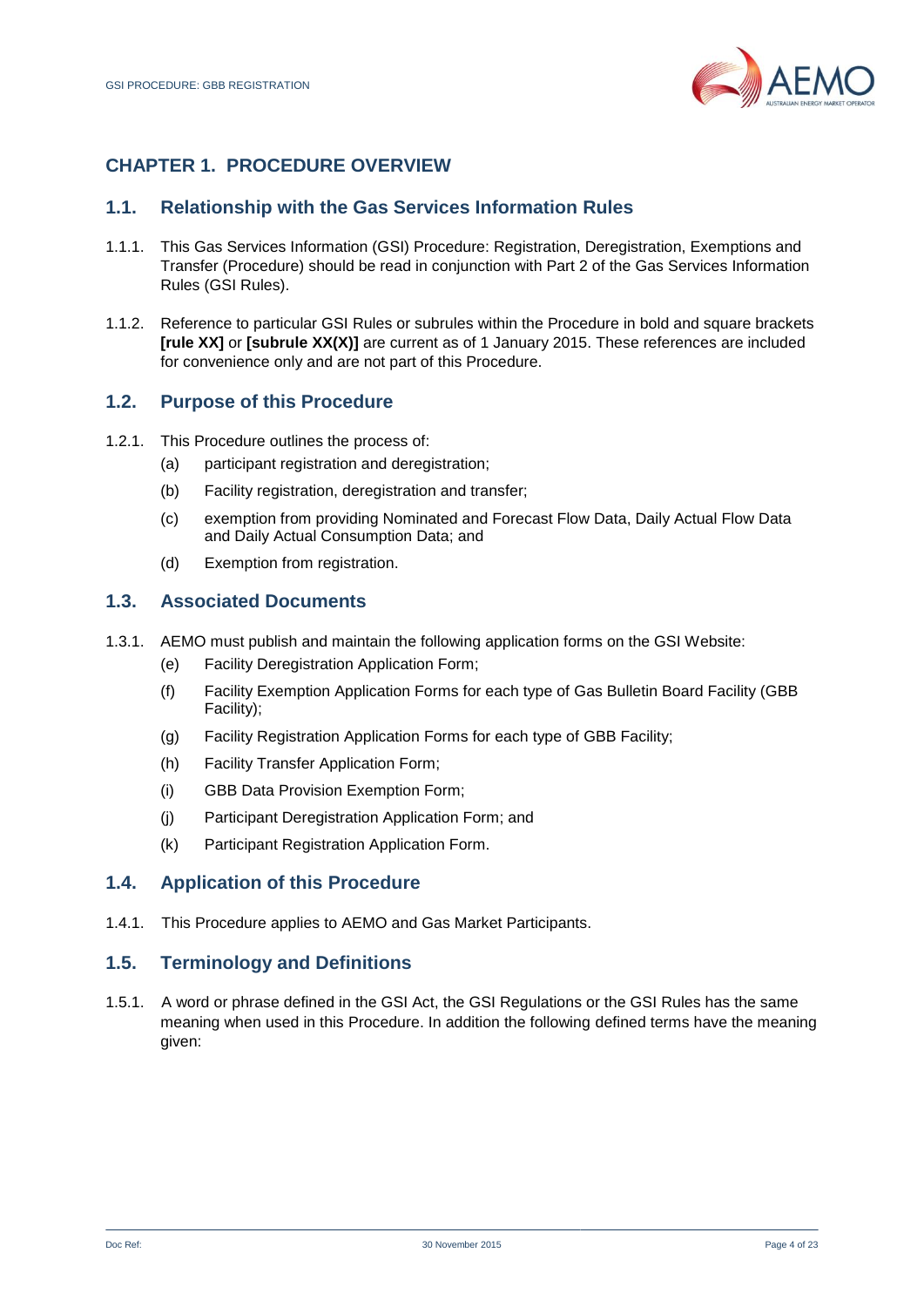

#### <span id="page-4-0"></span>**Table 1 Terminology and Definitions**

| Term                                                       | <b>Definition</b>                                                                                                                                                                                                                                                                                                                                                                                                      |
|------------------------------------------------------------|------------------------------------------------------------------------------------------------------------------------------------------------------------------------------------------------------------------------------------------------------------------------------------------------------------------------------------------------------------------------------------------------------------------------|
| Applicant                                                  | An entity or person applying for Gas Market Participant registration, deregistration,<br>Facility registration, deregistration and transfer, or exemption from registering a<br>Facility and/or from providing certain GBB data.                                                                                                                                                                                       |
|                                                            | This includes a person nominated by the owner, controller or operator of a Facility<br>under subrule 26(1) or 41(1), where applicable.                                                                                                                                                                                                                                                                                 |
| <b>Deregistration Application</b>                          | An application for deregistration as a Registered Participant (in the category of<br>Registered Facility Operator and/or Registered Shipper) and an application for<br>deregistration of a Registered Facility.                                                                                                                                                                                                        |
| <b>Facility Deregistration</b><br><b>Application Form</b>  | The form published by AEMO on the GSI Website that may be completed by a<br>Registered Facility Operator to apply for deregistration of a Registered Facility.                                                                                                                                                                                                                                                         |
| <b>Facility Exemption</b><br><b>Application Form</b>       | The applicable form published by AEMO on the GSI Website that must be<br>completed by a Gas Market Participant to apply for an Exemption from registration<br>for a Facility, including:<br>• GBB Pipeline Registration Exemption Form;<br>• GBB Storage Facility Registration Exemption Form;<br>• GBB Production Facility Registration Exemption Form; and<br>• GBB Large User Facility Registration Exemption Form. |
| <b>Facility Registration</b><br><b>Application Form</b>    | The applicable form published by AEMO on the GSI Website that must be<br>completed by an Applicant in relation to the registration of a Facility, including:<br>• GBB Pipeline Registration Form;<br>• GBB Storage Facility Registration Form;<br>• GBB Production Facility Registration Form; and<br>• GBB Large User Facility Registration Form.                                                                     |
| <b>Facility Transfer</b><br><b>Application Form</b>        | The form published by AEMO on the GSI Website that must be completed by a<br>Registered Facility Operator to transfer a Registered Facility to a new operator.                                                                                                                                                                                                                                                         |
| <b>GBB Data Provision</b><br><b>Exemption Form</b>         | The form published by AEMO on the GSI Website that must be completed by a<br>Registered Storage Facility Operator, Registered Production Facility Operator or<br>Registered Large User to apply for an exemption from providing Nominated and<br>Forecast Flow Data, Daily Actual Flow Data and/or Daily Actual Consumption Data<br>(as applicable).                                                                   |
| Participant Deregistration<br><b>Application Form</b>      | The form published by AEMO on the GSI Website that may be completed by a<br>Registered Participant to apply for deregistration as either a Registered Facility<br>Operator and/or Registered Shipper.                                                                                                                                                                                                                  |
| <b>Participant Registration</b><br><b>Application Form</b> | The form published by AEMO on the GSI Website that must be completed by a Gas<br>Market Participant that is required to be a Registered Participant.                                                                                                                                                                                                                                                                   |
| <b>Transfer Application</b>                                | An application for transfer of a Registered Facility from one Registered Participant<br>to another Registered Participant.                                                                                                                                                                                                                                                                                             |

#### **1.6. GSI Register**

- 1.6.1. AEMO must publish and maintain on the GSI Website an up to date GSI Register. **[rule 51]**
- 1.6.2. AEMO must include the following information on the GSI Register:
	- (a) the name of each Registered Participant, including whether the Gas Market Participant is registered as a Registered Facility Operator, a Registered Shipper, or both;
	- (b) the name of each Registered Facility, the type of Facility (GBB Pipeline, GBB Storage Facility, GBB Production Facility or GBB Large User Facility) and the Registered Participant that is registered as the operator of the Facility; and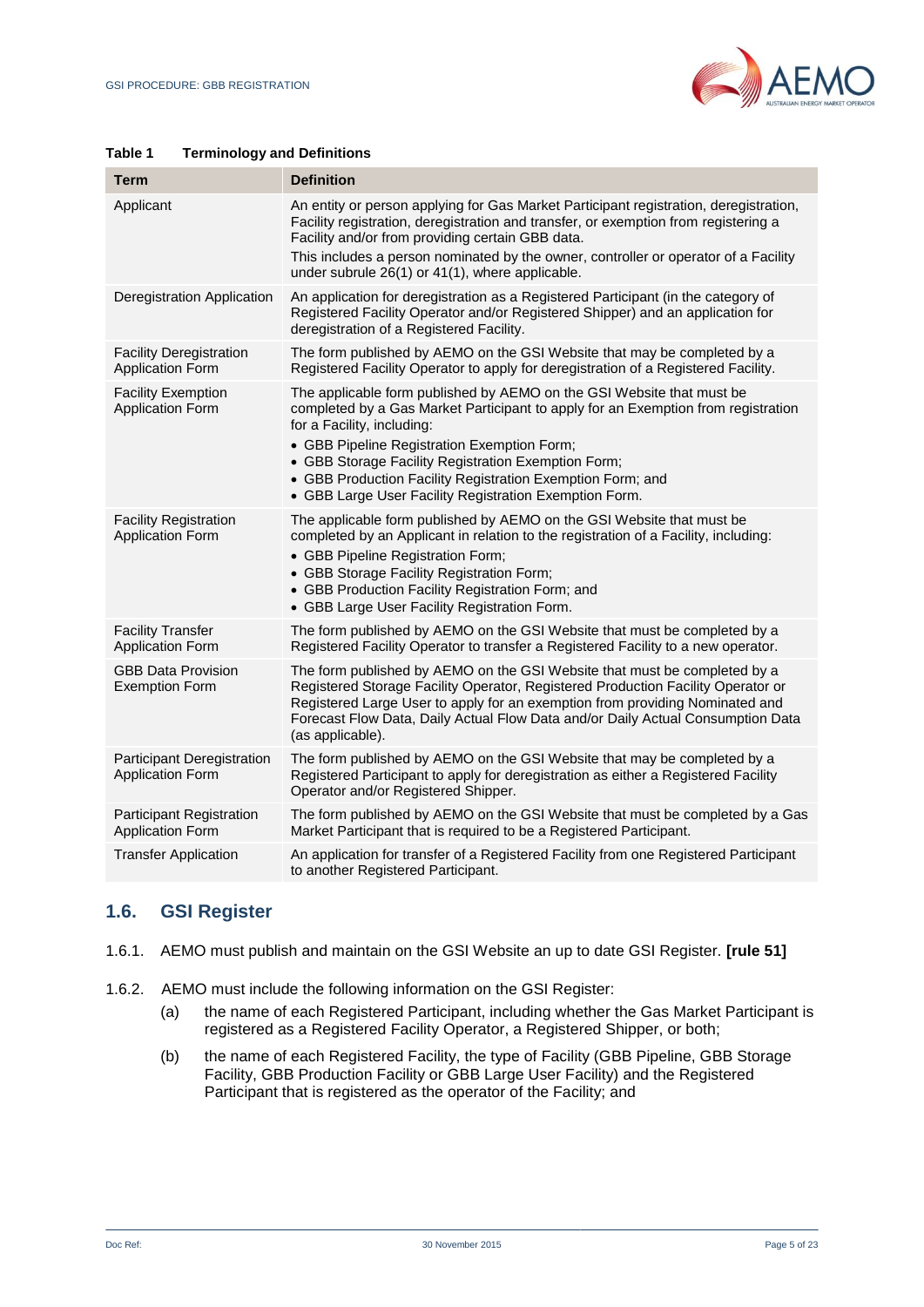

- (c) the name of each Facility that is the subject of an Exemption from registration, and the type of Facility (Transmission Pipeline, Storage Facility, Production Facility or Large User Facility).
- <span id="page-5-0"></span>1.6.3. AEMO must amend the GSI Register in response to a decision on an application, and AEMO must do so within the time frame allowed under the applicable rule for the notification of the decision.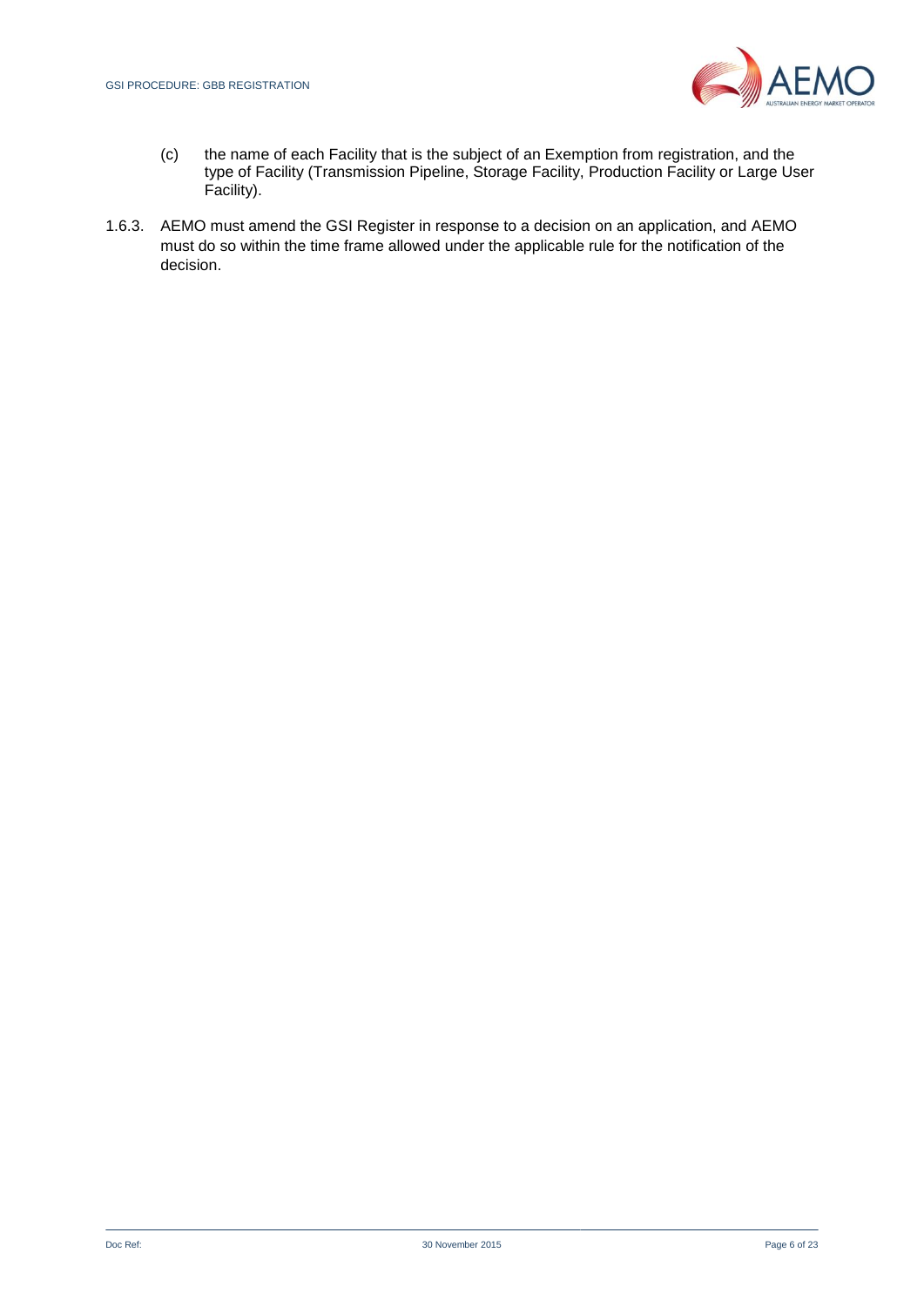

## **CHAPTER 2. REGISTRATION PROCESS**



**\* Decision-making for transfer and deregistration only involves one information request. All other processes remain the same.**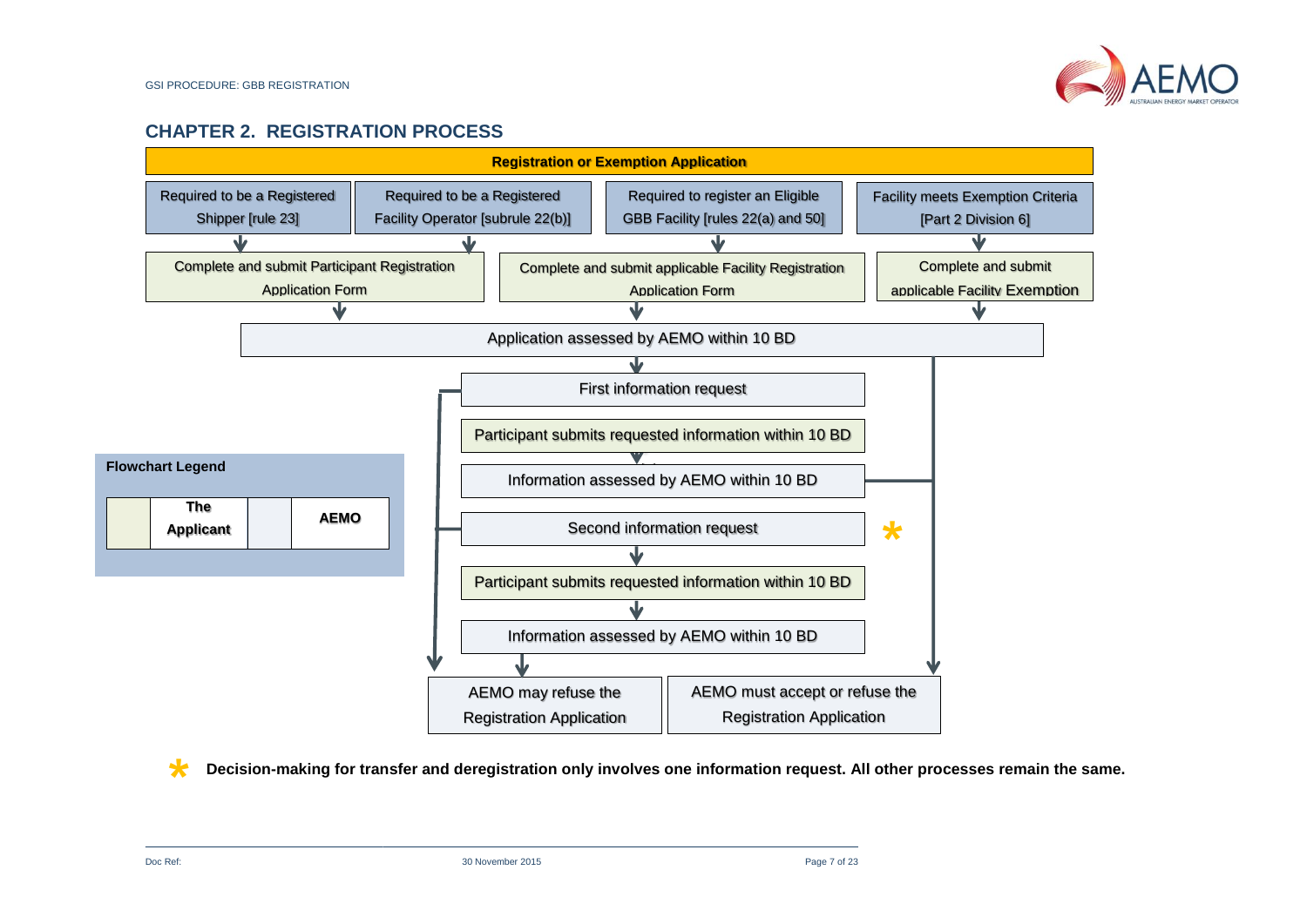## <span id="page-7-0"></span>**CHAPTER 3. REGISTRATION**

#### **3.1. Registering as a Participant**

- 3.1.1. A Gas Market Participant that is required to register under rules 22 and/or 23 must submit a Registration Application to become a Registered Participant in one or more of the following categories:
	- (a) Registered Facility Operator; and/or
	- (b) Registered Shipper.
- 3.1.2. An Applicant must fill the Participant Registration Application Form provided on the GSI Website and submit this to the AEMO by email or post to the address specified on the form.
- 3.1.3. An Applicant must provide the information requested in the Participant Registration Application Form, including Contact Information, as set out in subrule 53(3). The Contact Information must include contact details for the Gas Market Participant (company), a primary contact person, an administrative user and may include details for alternate contact(s).
- 3.1.4. An Applicant that is required to register as a Registered Shipper must also provide the billing contact information specified in the Participant Registration Application Form.

## **3.2. Registering a Facility**

- 3.2.1. A Gas Market Participant that owns, controls or operates an Eligible GBB Facility, must submit a Registration Application in relation to the Facility.
- 3.2.2. In accordance with subrule 26(1), the owner, controller or operator of a Facility that is required to be registered, may nominate a person to be the Applicant in relation to the registration of the Facility.
- 3.2.3. The nominated Applicant must be a party that is capable of fulfilling the obligations under the GSI Rules in relation to the provision of data for the GBB and will generally be the operator of the Facility.
- 3.2.4. An Applicant must submit a Facility Registration Application Form for each Facility that it operates, unless the Applicant has submitted a Facility Exemption Application Form or the Facility has been granted an Exemption.
- 3.2.5. If an Applicant considers that an Eligible GBB Facility meets the applicable Exemption Criteria, then the Applicant may submit an Exemption Application in respect of that facility under Chapte[rCHAPTER 8](#page-18-0) of this Procedure.
- 3.2.6. Where the Applicant is not a Registered Participant, it must submit a Participant Registration Application Form at the same time as a Facility Registration Application Form.
- 3.2.7. Where the Applicant is applying for registration of a Production Facility, it must provide the billing contact information specified in the Production Facility Application Form.
- 3.2.8. An Applicant must include the applicable Standing Data in each Facility Registration Application Form. Further details on Standing Data to be included in respect of each type of GBB Facility are set out in [CHAPTER 4](#page-10-0) of this Procedure.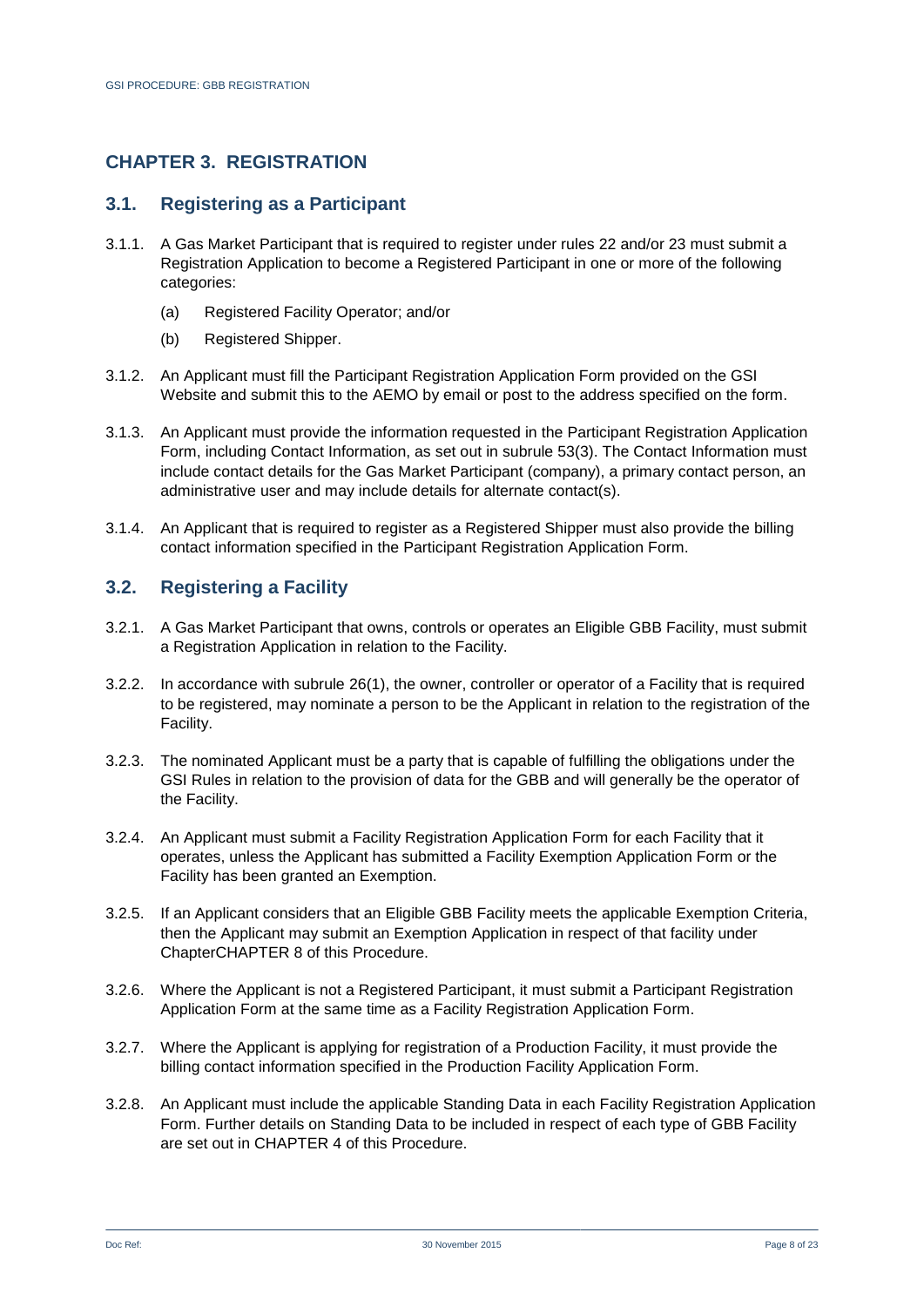3.2.9. Where an Applicant has been nominated by the owner, controller or operator (as applicable) of the Facility, the Applicant must include in the Facility Registration Application Form information to demonstrate that each owner, controller or operator (as applicable) of the Facility consents to the Applicant submitting a Registration Application in relation to that Facility.

#### **3.3. The AEMO's Registration Process**

- 3.3.1. Once a Registration Application is received by AEMO, AEMO must assess whether the application is sufficient for registration in the applicable category.
- 3.3.2. Where AEMO assesses that further information is required, AEMO must make a first information request within 10 Business Days of the receipt of the Registration Application. The first information request must give the Applicant 10 Business Days (the relevant date in subrule 28(4)(b)) to provide the requested information.
- 3.3.3. The Applicant must provide the requested information to the first information request by the relevant date.
- 3.3.4. If the Applicant does not respond to the first information request by the relevant date, AEMO may refuse the Registration Application.
- 3.3.5. On the first information request closing date, if AEMO has received the information requested and has assessed that further information is required, it may make a second information request within 10 Business Days of the first information request closing date. The second information request must give the Applicant 10 Business Days (the relevant date in subrule 58(4)(c)) to provide the requested information.
- 3.3.6. The Applicant must provide the requested information to the second information request by the relevant date.
- 3.3.7. If the Applicant does not respond to the second information request by the relevant date, AEMO may refuse the Registration Application.
- 3.3.8. AEMO may clarify the information requested in either the first or second information request and, if AEMO considers it appropriate, may re-set the relevant date for the request.
- 3.3.9. When AEMO assesses that no more supporting information is required, AEMO must, within 10 Business Days (the relevant date in subrule 28(4)), decide to:
	- (c) accept the Registration Application; or
	- (d) refuse the Registration Application.
- <span id="page-8-1"></span><span id="page-8-0"></span>3.3.10. Where AEMO accepts a Registration Application, it must do the following by the relevant date:
	- (a) notify the Applicant and the owner, controller or operator of the Facility (as applicable) by email or post that its application has been accepted and specify the Gas Day on which registration takes effect;
	- (b) advise the Applicant of the Receipt Points, Delivery Points or Gate Stations (as applicable) for which data is required to be submitted for the GBB;
	- (c) amend the GSI Register to record the registration; and
	- (d) publish a notice of the change to the GSI Register on the GSI Website.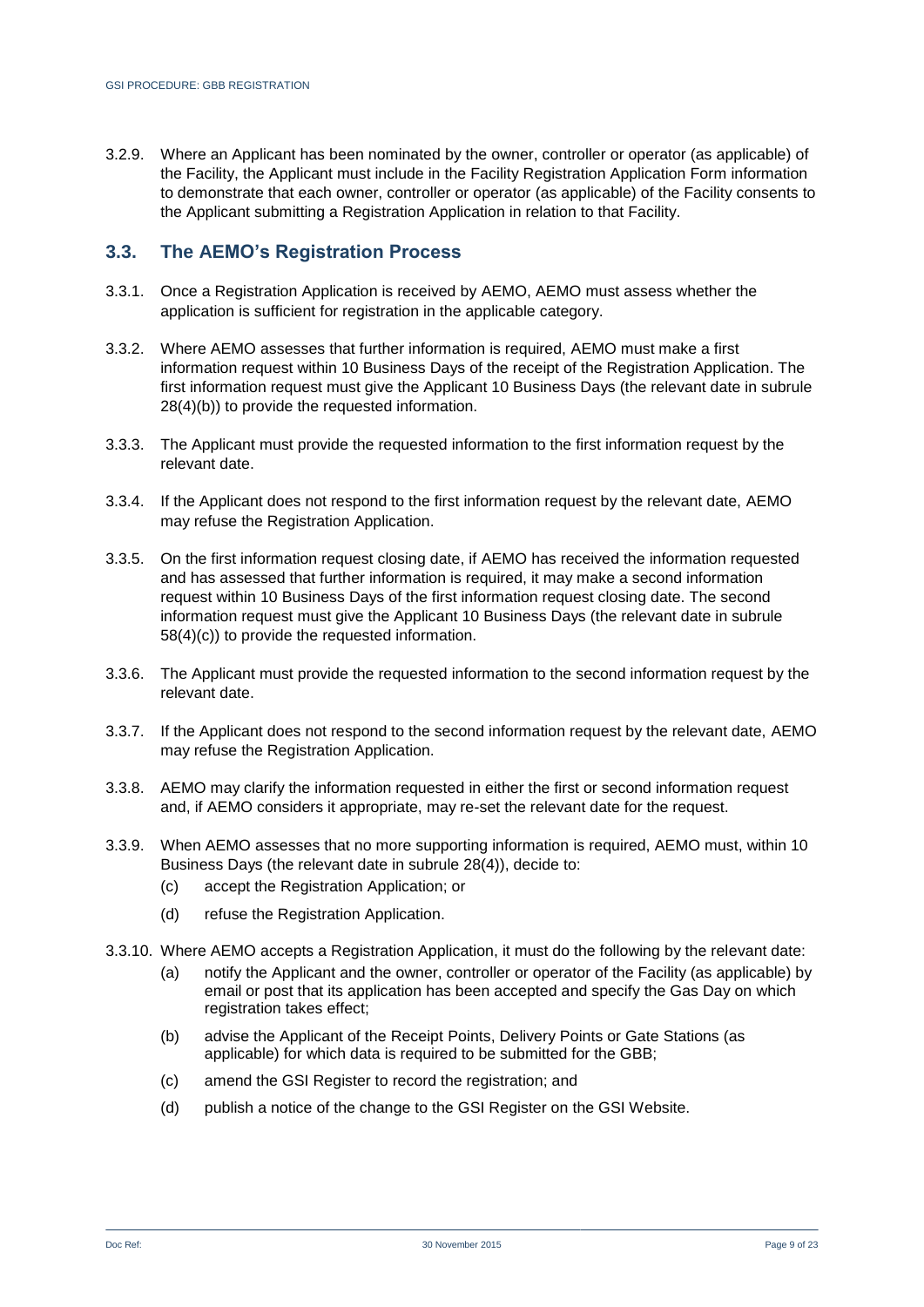- 3.3.11. Where AEMO accepts a Registration Application in relation to the operator of a Facility, AEMO must register the person as a Registered Facility Operator at least two Business Days before the Gas Day on which the registration takes effect.
- 3.3.12. Where AEMO accepts a Registration Application in relation to a Shipper, AEMO must register the person as a Registered Shipper at least one Business Day before the Gas Day on which the registration takes effect.
- 3.3.13. Where AEMO accepts a Registration Application in relation to a Facility, AEMO must register the Facility as a Registered Facility at least two Business Days before the Gas Day in relation on which the registration takes effect.
- 3.3.14. Other than in relation to an application for registration of multiple Transmission Pipelines under rule 32, AEMO may only refuse a Registration Application in any one or more of the circumstances set out in subrule 28(3).
- 3.3.15. Where AEMO refuses a Registration Application for any of the reasons in subrule 28(3), AEMO must notify the Applicant, and the owner, controller or operator (as applicable) by email or post, that its application has been refused and give reasons for refusal, by the relevant date in subrule 28(4).
- 3.3.16. Where AEMO refuses the application because of insufficient information provided in the Registration Application within the specified timeframes, the Gas Market Participant must reapply for registration in the appropriate category and must provide the required information.

#### **3.4. Application for registration of multiple Transmission Pipelines**

- 3.4.1. Where an Applicant operates more than one Transmission Pipeline, it may apply to register multiple Transmission Pipelines as a single GBB Pipeline. **[rule 32]**
- 3.4.2. An Applicant that wishes to register multiple Transmission Pipelines (the relevant pipelines) as a single GBB Pipeline must provide, in the Facility Registration Application Form, information that demonstrates each of the requirements in subrule 32(3).
- 3.4.3. AEMO must not register the relevant pipelines as a single GBB Pipeline unless:
	- (e) each of the requirements of subrule 32(3) have been demonstrated to the reasonable satisfaction of AEMO;
	- (f) AEMO is satisfied that registration of the pipelines as a single GBB Pipeline is consistent with the objectives and primary purpose of the GBB set out in the GSI Act; and
	- (g) AEMO is satisfied that registration of the pipelines as a single GBB Pipeline can be accommodated within the existing GBB system and software.
- 3.4.4. Where AEMO refuses an application for registration of multiple Transmission Pipelines, the Applicant must complete a separate Facility Registration Application Form for each Transmission Pipeline and submit these forms to AEMO.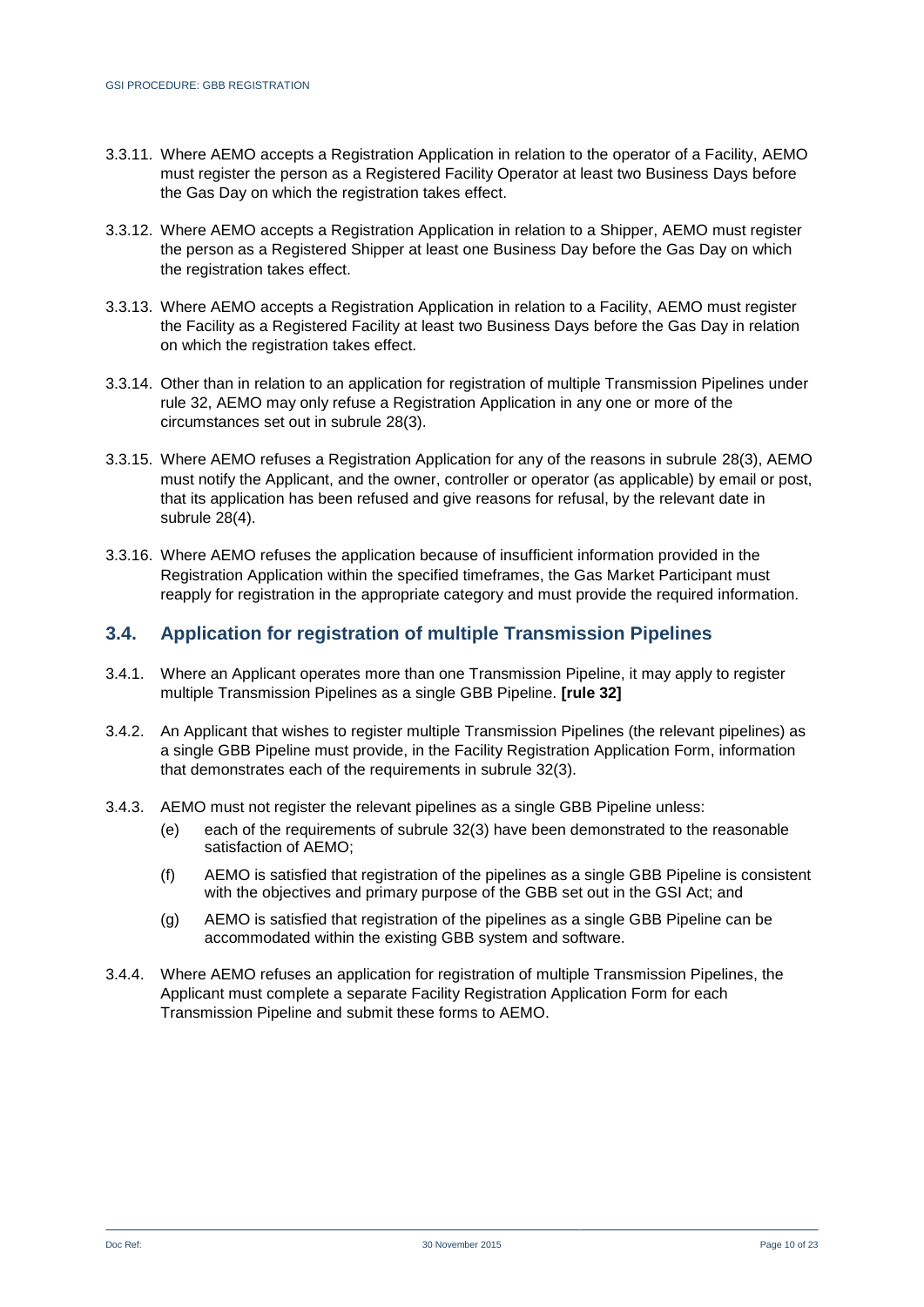## <span id="page-10-0"></span>**CHAPTER 4. STANDING DATA IN RESPECT OF A FACILITY**

## **4.1. Transmission Pipeline Standing Data**

- <span id="page-10-2"></span><span id="page-10-1"></span>4.1.1. The Applicant must provide the following Standing Data in the applicable Facility Registration Application Form in relation to a Transmission Pipeline that is required to be registered **[subrule 25(2)]**:
	- (a) details of all physical receipt points and physical delivery points on the pipeline, and the Production Facilities, and Storage Facilities and other Transmission Pipelines to which they connect **[subrule 54(1)(a)]**;
	- (b) details of any notional receipt points and notional delivery points used by the operator (i.e. for nominations), including all corresponding physical delivery points or receipt points **[subrule 54(1)(b)]**;
	- (c) a list of all Shippers on the Pipeline **[subrule 54(1)(c)]**;
	- (d) a list of all physical delivery points that serve Distribution Systems (if any), including identifying those delivery points that serve Distribution Systems where more than one retailer can sell gas in accordance with an approved Retail Market Scheme under the *Energy Coordination Act 1994* **[subrule 54(1)(d)]**;
	- (e) the Nameplate Capacity of the pipeline;
	- (f) if the pipeline is a PIA Pipeline, the physical delivery point in relation to which Gas Specification Data must be provided **[subrule 61(1)]**; and
	- (g) the applicable EMF Information for the pipeline.
- <span id="page-10-3"></span>4.1.2. Where AEMO accepts a Registration Application in relation to a Transmission Pipeline, it must determine, from the information provided under steps **Error! Reference source not found.**[\(a\),](#page-10-1)[\(b\)](#page-10-2) and [\(d\),](#page-10-3) the:
	- (a) Delivery Points and Receipt Points for the GBB Pipeline; and
	- (b) Gate Stations (as applicable) for the GBB Pipeline.
- 4.1.3. AEMO must advise the Applicant of the applicable Delivery Points, Receipt Points and Gate Stations in the notice under step 3.3.1[0\(b\).](#page-8-0)
- 4.1.4. Where AEMO advises the operator of a GBB Pipeline that it must provide information in relation to one or more Gate Stations, the operator of the GBB Pipeline must, by no later than 8:00 AM on the Gas Day on which the operator must start submitting data to the GBB in relation to the GBB Pipeline, provide to AEMO the Nameplate Capacity of each Gate Station.

#### **4.2. Storage Facility Standing Data**

- 4.2.1. The Applicant must provide the following Standing Data in the applicable Facility Registration Application Form in relation to a Storage Facility that is required to be registered **[subrule 25(2)]**:
	- (a) the GBB Pipeline(s) to which the Storage Facility is connected and the physical Delivery Point(s) and Receipt Point(s) at which the facility is connected **[subrule 62(1)]**;
	- (b) the Production Nameplate Capacity of the Storage Facility;
	- (c) the Refill Nameplate Capacity of the Storage Facility;
	- (d) the Storage Nameplate Capacity of the Storage Facility; and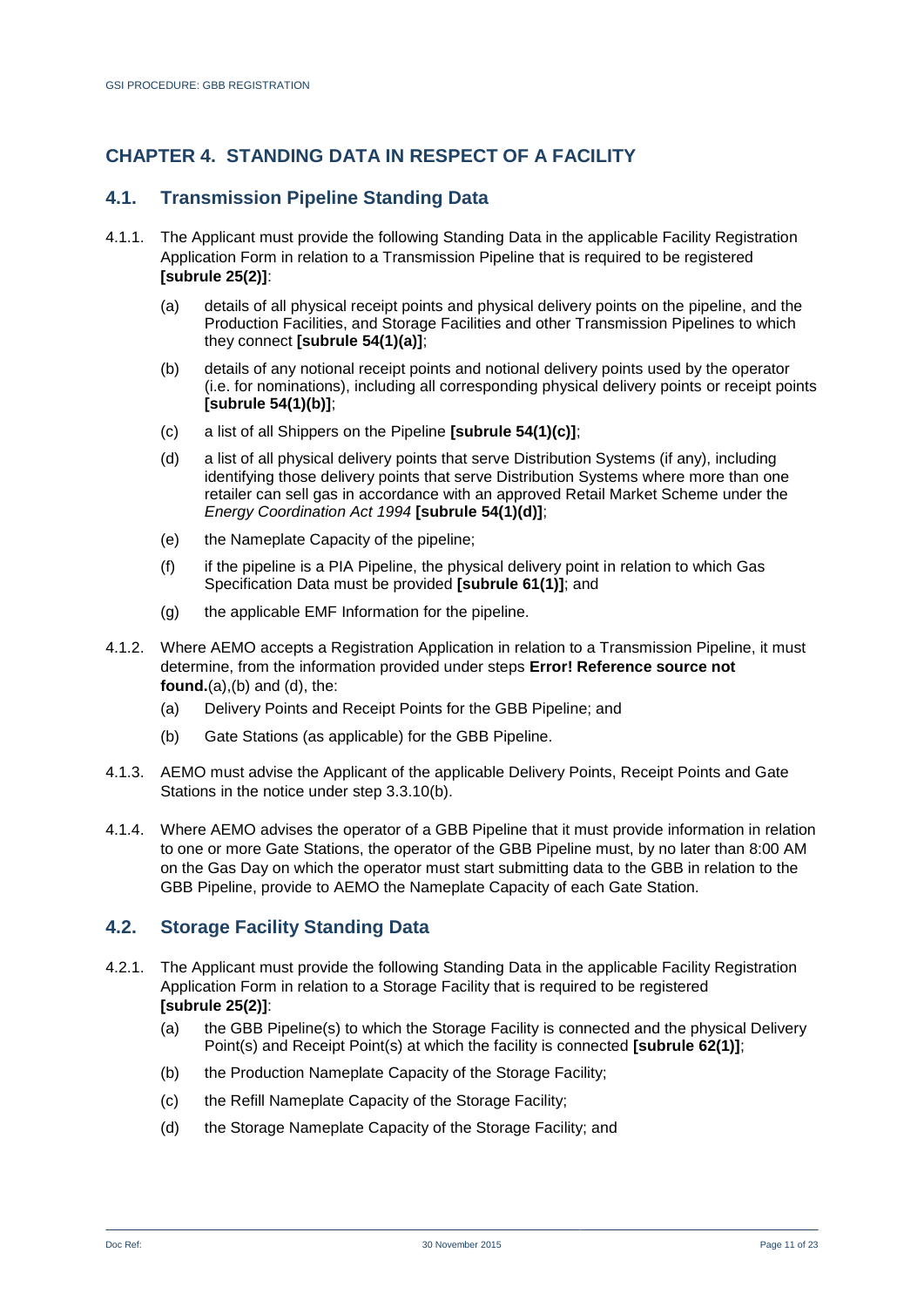- (e) the applicable EMF Information for the Storage Facility.
- 4.2.2. Where AEMO accepts a Registration Application in relation to a Storage Facility, it must determine, from the information provided under steps 4.4.[1\(a\)](#page-10-1) and [\(b\),](#page-10-2) the Delivery Point(s) and Receipt Point(s) for the Storage Facility.
- 4.2.3. AEMO must advise the Applicant of the applicable Delivery Point(s) and Receipt Point(s) in the notice under step [3.3.10\(b\).](#page-8-1)

#### **4.3. Production Facility Standing Data**

- 4.3.1. The Applicant must provide the following Standing Data in the applicable Facility Registration Application Form in relation to a Production Facility that is required to be registered **[subrule 25(2)]**:
	- (a) the Transmission Pipeline(s) to which the Production Facility is connected and the physical Receipt Point(s) at which the facility is connected **[subrule 69(1)]**;
	- (b) the Nameplate Capacity of the Production Facility;
	- (c) if the facility is a PIA Production Facility, the PIA Summary Information **[subrule 74(1)]**; and
	- (d) the applicable EMF Information for the Production Facility.
- 4.3.2. Where AEMO accepts a Registration Application in relation to a Production Facility, it must determine, from the information provided under steps **Error! Reference source not found.**[\(a\)](#page-10-1) and [\(b\),](#page-10-2) the Receipt Point(s) for the Production Facility.
- 4.3.3. AEMO must advise the Applicant of the applicable Receipt Point(s) in the notice under step [3.3.10\(b\).](#page-8-1)

#### **4.4. Large User Facility Standing Data**

- 4.4.1. The Applicant must provide the following Standing Data in the applicable Facility Registration Application Form in relation to a Large User Facility that is required to be registered **[subrule 25(2)]**:
	- (a) either:
		- (i) the Transmission Pipeline(s) to which the Large User Facility is connected and the physical delivery point(s) at which the facility is connected **[subrule 76(1)(a)]**; or
		- (ii) If the Large User Facility is connected to a Distribution System, the Transmission Pipeline(s) that the Distribution System is connected to and the physical delivery point(s) at which the Distribution System is connected to one or more Transmission Pipelines as applicable **[subrule 76(1)(a)]**;
	- (b) the Consumption Category that best describes the predominant use of gas at the Large User Facility **[subrule 76(1)(b)]**;
	- (c) the Nameplate Capacity of Facility of the Large User Facility; and
	- (d) the applicable EMF Information for the Large User Facility.
- 4.4.2. Where AEMO accepts a Registration Application in relation to a Large User Facility, it must determine, from the information provided under steps **Error! Reference source not found.**[\(a\)](#page-10-1) and [\(b\),](#page-10-2) the Delivery Point(s) for the Large User Facility.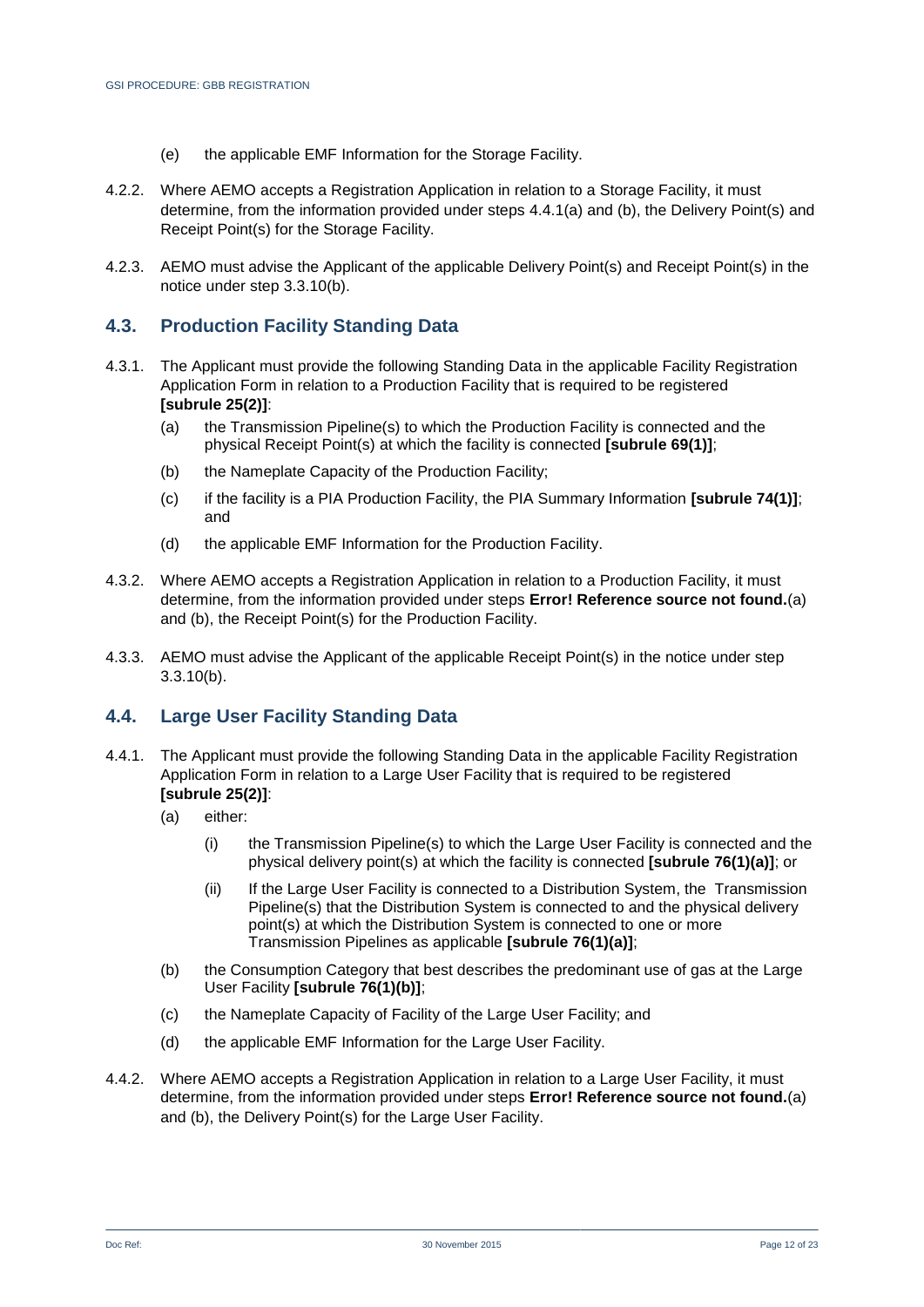4.4.3. AEMO must advise the Applicant of the applicable Delivery Point(s) in the notice under step [3.3.10\(b\).](#page-8-1)

## <span id="page-12-0"></span>**CHAPTER 5. DECLARATION OF ELIGIBLE GBB FACILITY**

## **5.1. Declaration of an Eligible GBB Facility**

- 5.1.1. AEMO may declare a Facility to be an Eligible GBB Facility where AEMO has reasonable grounds to believe that a facility that is not currently registered or subject to an Exemption from registration, meets the requirements to be registered. **[rule 50]**
- 5.1.2. If AEMO declares a Facility to be an Eligible GBB Facility, it must do so by sending, by email or post, a notice to the owner, controller and/or operator of the facility, detailing AEMO's reasons for sending the notice, and a date by which the Gas Market Participant must respond to the notice. The date must be no earlier than 20 Business Days from the date of issuing the notice.
- 5.1.3. When a Gas Market Participant receives a notice declaring a Facility to be an Eligible GBB Facility, it must, by the date specified in the notice:
	- (e) if applicable, nominate a person under subrule  $26(1)$  or  $42(1)$  to be the Applicant in relation to the Facility; and
	- (f) either:
		- (i) apply for registration of the Facility; or
		- (ii) apply for an Exemption in relation to the Facility (if an Exemption Application has not been made in relation to the facility within the previous 12 months, and the operator reasonably believes that the facility is eligible for an Exemption).
- <span id="page-12-2"></span>5.1.4. If a Gas Market Participant receives a notice declaring a Facility to be an Eligible GBB Facility and the Gas Market Participant has reasonable grounds to believe the notice should not have been issued, the Gas Market Participant must, by the date specified in the notice:
	- (a) notify AEMO by email or post; and
	- (b) in that notice, provide AEMO with information demonstrating that the notice declaring the Facility to be an Eligible GBB Facility should not have been issued.
- 5.1.5. AEMO may cancel a notice declaring a Facility to be an Eligible GBB Facility at any time prior to the date specified in the notice where the notice was issued as a result of a mistake or incorrect information. AEMO may do so of its own volition or in response to information provided under step [5.1.4.](#page-12-2)

#### <span id="page-12-1"></span>**CHAPTER 6. DEREGISTRATION**

#### **6.1. Facility Deregistration**

- 6.1.1. Where a Registered Facility Operator considers that a Registered Facility that it operates no longer satisfies the requirements of registration, the Registered Facility Operator must complete the Facility Deregistration Application Form available on the GSI Website and submit it to AEMO by email or post to the address specified on the form.
- 6.1.2. The circumstances that may qualify a Registered Facility for deregistration are that either the Facility:
	- (c) has been decommissioned;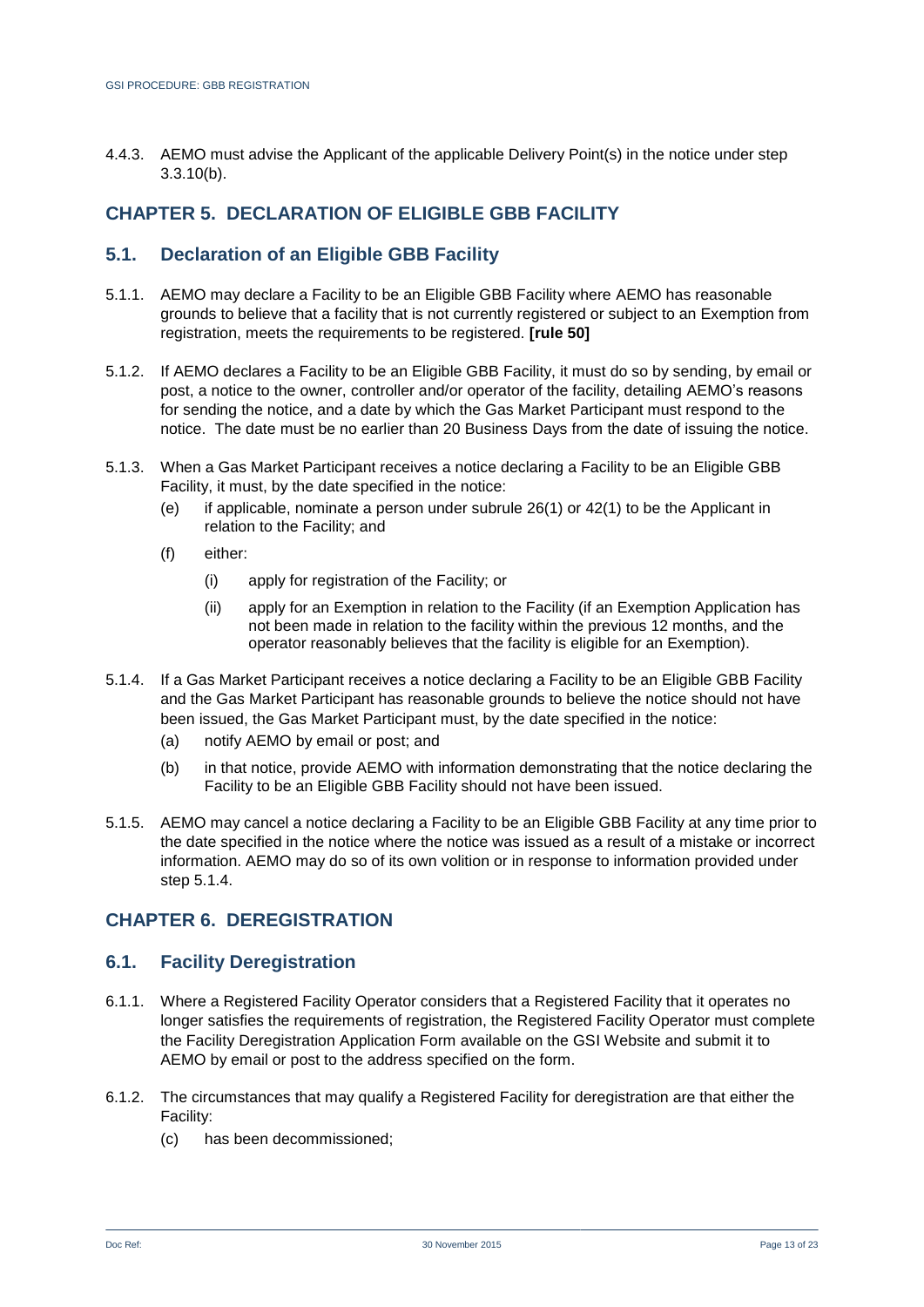- (d) is no longer operating; or
- (e) becomes eligible for Exemption from registration (e.g. because the relevant Nameplate Capacity of the Facility is reduced to below 10TJ/day on an ongoing basis).

#### **6.2. Participant Deregistration**

- 6.2.1. A Registered Participant may only apply for deregistration where it satisfies at least one of the following **[subrule 35(1)]**:
	- (a) the Gas Market Participant is a Registered Shipper that no longer meets the requirements of a Shipper and does not operate a Registered Facility or an Eligible GBB Facility; or
	- (b) the Gas Market Participant is a Registered Facility Operator that no longer operates a Registered Facility or an Eligible GBB Facility and is not required to be registered in any other category (Registered Shipper).
- 6.2.2. A Registered Participant (Registered Shipper or Registered Facility Operator) wishing to be deregistered must complete the Participant Deregistration Application Form available on the GSI Website and submit it to AEMO by email or post to the address specified on the form.

#### <span id="page-13-1"></span>**6.3. AEMO's Facility Deregistration Process**

- 6.3.1. Once a Facility Deregistration Application Form is received by AEMO, AEMO must assess whether the application is sufficient for deregistration of the Registered Facility.
- <span id="page-13-0"></span>6.3.2. Where AEMO assesses that further information is required, AEMO may make an information request within 10 Business Days of the receipt of the application form. This request must give the Applicant 10 Business Days (the relevant date in subrule 34(6)(b)) to provide the requested information.
- 6.3.3. The Applicant must provide the requested information by the relevant date.
- 6.3.4. If the Applicant does not respond to the information request by the relevant date, AEMO may refuse the Deregistration Application.
- 6.3.5. AEMO may clarify the information requested in the information request and, if AEMO considers it appropriate, may re-set the relevant date for the request.
- 6.3.6. If AEMO assesses that no more supporting information is required, AEMO must, within 10 Business Days (the relevant date as defined in subrule 34(6)), decide to:
	- (a) accept the Deregistration Application; or
	- (b) refuse the Deregistration Application.
- 6.3.7. If AEMO decides to accept the Deregistration Application, AEMO must consider whether any conditions should be placed on the deregistering Facility and determine the Gas Day on which the deregistration takes effect, which may be different to the day nominated in the Deregistration Application.
- 6.3.8. AEMO may place conditions on the deregistration that require the Applicant to continue to comply with specified obligations on or after the Gas Day on which the deregistration takes effect (e.g. continue to provide Daily Actual Flow Data in relation to Gas Days up to the Gas Day before the deregistration takes effect or, in the case of the deregistration of a GBB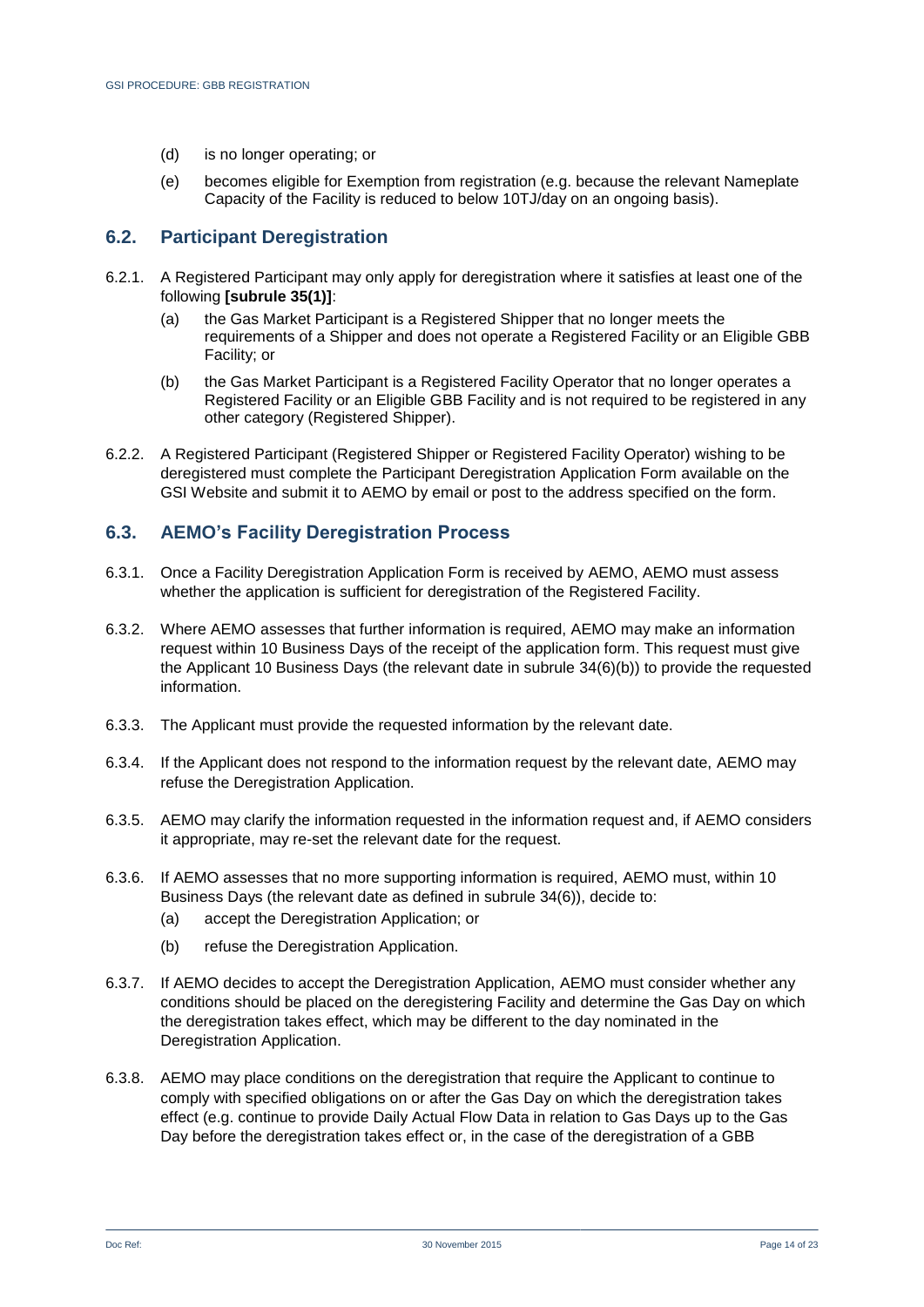Production Facility, to pay any GSI Invoices relating to GSI Invoice Periods including Gas Days up to the Gas Day on which the deregistration takes effect).

- 6.3.9. AEMO must also, by the relevant date:
	- (a) notify the Applicant by email or post that its application has been accepted and specify the Gas Day on which deregistration takes effect;
	- (b) where the effective Gas Day for deregistration is different from that nominated by the Applicant, provide reasons for the difference;
	- (c) notify the Applicant of any conditions on the deregistration;
	- (d) amend the GSI Register to record the deregistration; and
	- (e) publish a notice of the change to the GSI Register on the GSI Website.
- 6.3.10. Where AEMO accepts a Facility Deregistration Application, AEMO must notify the Applicant at least one Business Day before the Gas Day D on which deregistration takes effect. The Registered Facility Operator in respect of that Facility is required to fulfil its obligations under the GSI Rules up to and including Gas Day D-1, and comply with any conditions imposed on the deregistration on and from Gas Day D.
- 6.3.11. Where AEMO refuses a Deregistration Application for a Facility, AEMO must notify the Applicant by email or post that its application has been refused and give reasons for the refusal by the relevant date as defined in subrule 34(6).
- 6.3.12. Where AEMO refuses a Deregistration Application for a Facility due to insufficient information in either the Facility Deregistration Application Form or in response to a request for more information under step [6.3.2,](#page-13-0) and the Registered Facility Operator considers that it continues to satisfy the requirements for deregistration, the Registered Facility Operator may submit a new Deregistration Application under step [6.3](#page-13-1) with the required information.
- 6.3.13. Where AEMO is satisfied that a Registered Facility is no longer required to be registered (for example, because the Transmission Pipeline to which the Facility is connected has been deregistered) and it has not received a Facility Deregistration Application Form, then AEMO may initiate the process of deregistration. **[rule 37]**
- <span id="page-14-0"></span>6.3.14. If AEMO decides to deregister a Facility of its own volition, AEMO must notify the Registered Facility Operator by email or post of its decision, including the reasons for deregistration, the Gas Day on which the deregistration takes effect and the date by which the Registered Facility Operator must respond to the notification.
- 6.3.15. Where AEMO sends a notification of deregistration under step [6.3.14](#page-14-0) and the Registered Facility Operator disputes it, AEMO must cancel its notification by email or post, until the dispute is resolved.
- 6.3.16. Where AEMO sends a notification of deregistration under step [6.3.14](#page-14-0) and does not receive a response or receives an acceptance from the Registered Facility Operator by the closing date for a response, AEMO must proceed with deregistering the Facility in accordance with step [6.3.18.](#page-15-0)
- 6.3.17. AEMO may place conditions on the deregistration that require the operator of the facility to continue to comply with specified obligations on or after the Gas Day on which the deregistration takes effect.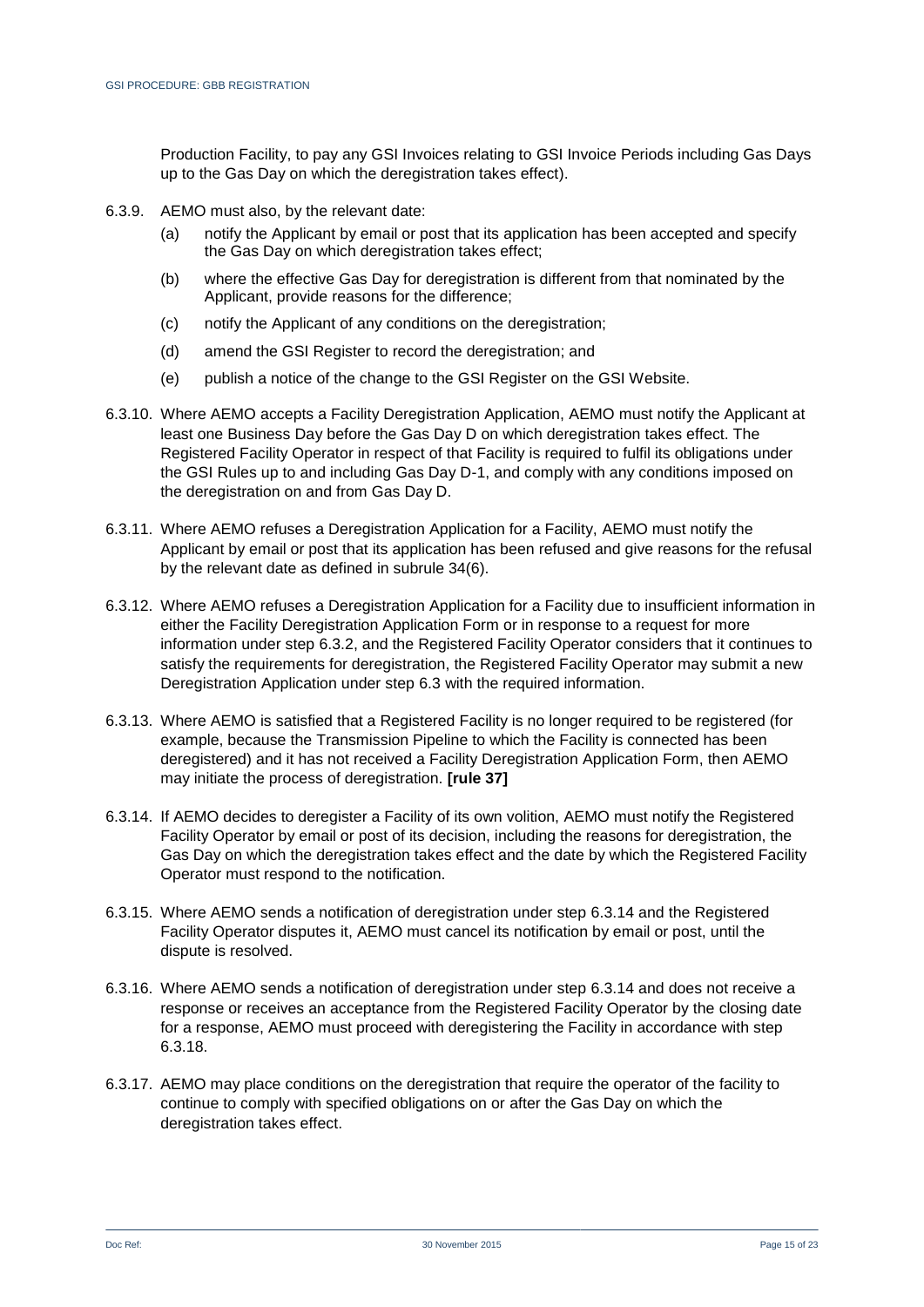- <span id="page-15-0"></span>6.3.18. AEMO must, at least one Business Day before the Gas Day on which the deregistration is to take effect:
	- (a) notify the Registered Facility Operator by email or post of its decision including the Gas Day on which deregistration takes effect:
	- (b) notify the Registered Facility Operator of any conditions in relation to the deregistration of the Facility;
	- (c) amend the GSI Register to record the deregistration; and
	- (d) publish a notice of the change to the GSI Register on the GSI Website.

#### <span id="page-15-2"></span>**6.4. AEMO's Participant Deregistration Process**

- 6.4.1. Once a Participant Deregistration Application Form is received by AEMO, AEMO must assess whether the application is sufficient for deregistration of the Registered Participant.
- <span id="page-15-1"></span>6.4.2. Where AEMO assesses that further information is required, AEMO may make an information request within 10 Business Days of the receipt of the application form. This request must give the Applicant 10 Business Days (the relevant date in subrule 36(6)(b)) to provide the requested information.
- 6.4.3. The Applicant must provide the requested information by the relevant date.
- 6.4.4. If the Applicant does not respond to the information request by the relevant date, AEMO may refuse the Deregistration Application.
- 6.4.5. AEMO may clarify the information requested in the information request and, if AEMO considers it appropriate, may re-set the relevant date for the request.
- 6.4.6. If AEMO assesses that no more supporting information is required, AEMO must, within 10 Business Days (the relevant date as defined in subrule 36(6)), decide to:
	- (a) accept the Deregistration Application; or
	- (b) refuse the Deregistration Application.
- 6.4.7. If AEMO decides to accept the Deregistration Application, AEMO must consider whether any conditions should be placed on the deregistering Participant and determine the Gas Day on which the deregistration takes effect, which may be different to the day nominated in the Deregistration Application.
- 6.4.8. AEMO may place conditions on the deregistration of a Registered Participant that require the Gas Market Participant to continue to comply with specified obligations on or after the Gas Day on which the deregistration takes effect (e.g. to pay any GSI Invoices relating to Invoice Periods including Gas Days up to the Gas Day on which the deregistration takes effect).
- 6.4.9. AEMO must also, by the relevant date:
	- (a) notify the Applicant by email or post that its application has been accepted and specify the Gas Day on which deregistration takes effect;
	- (b) where the effective Gas Day for deregistration is different from that nominated by the Applicant, provide reasons for the difference;
	- (c) notify the Applicant of any conditions on the deregistration;
	- (d) amend the GSI Register to record the deregistration; and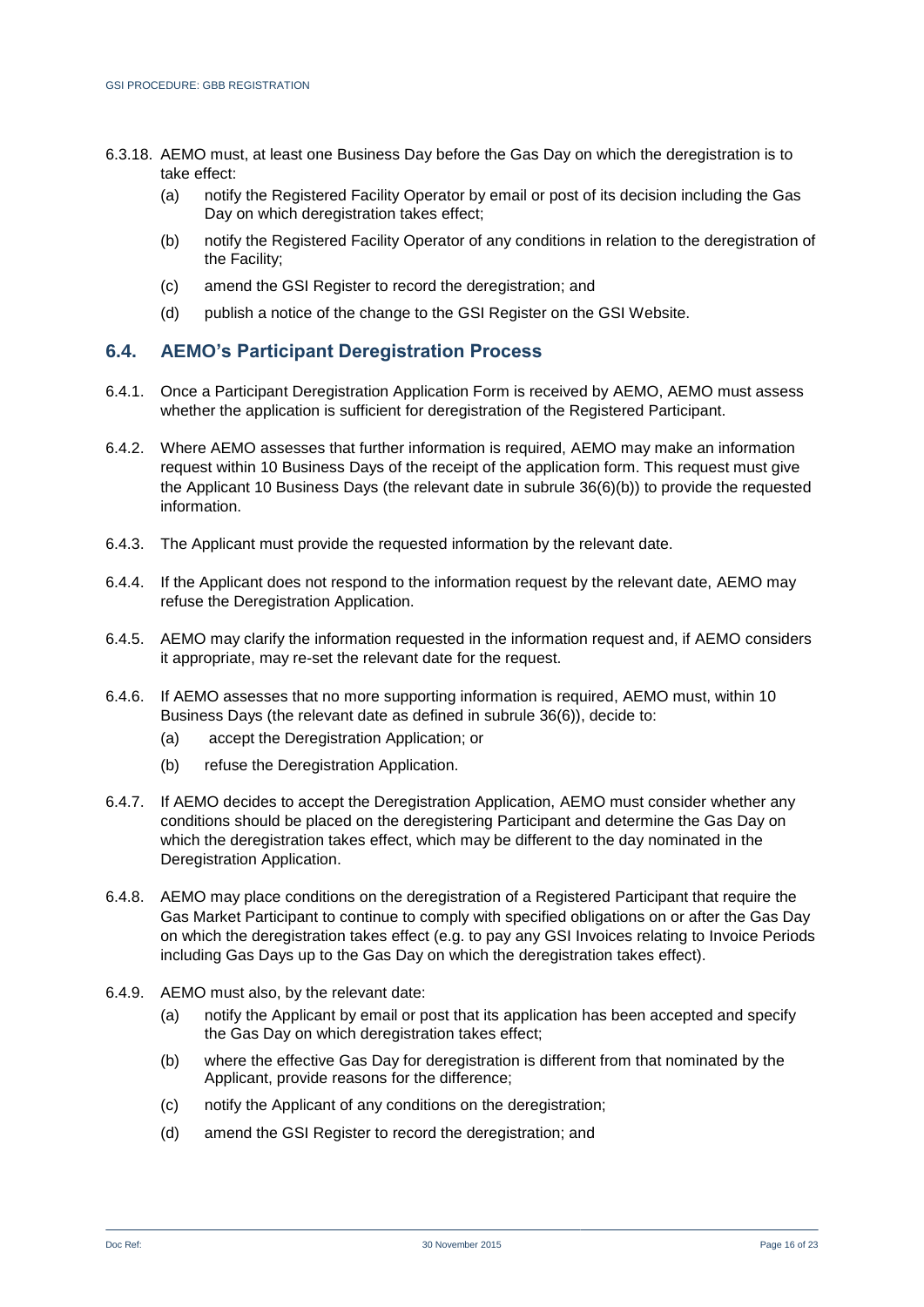- (e) publish a notice of the change to the GSI Register on the GSI Website.
- 6.4.10. Where AEMO accepts a Participant Deregistration Application, AEMO must notify the Applicant at least one Business Day before the Gas Day D on which deregistration takes effect. The Registered Participant is required to fulfil its obligations under the GSI Rules up to and including Gas Day D-1, and comply with any conditions imposed on the deregistration on and from Gas Day D.
- 6.4.11. Where AEMO refuses a Deregistration Application for a Registered Participant, AEMO must notify the Applicant by email or post that its application has been refused and give reasons for the refusal by the relevant date in subrule 36(6).
- 6.4.12. Where AEMO refuses a Deregistration Application for a Registered Participant due to insufficient information in either the Participant Deregistration Application Form or in response to a request for more information under step [6.4.2,](#page-15-1) and the Registered Participant considers that it continues to satisfy the requirements for deregistration, the Registered Participant may submit a new Deregistration Application under step [6.4](#page-15-2) with the required information.
- 6.4.13. Where AEMO is satisfied that a Registered Participant (Registered Facility Operator or Registered Shipper) is no longer required to be registered and it has not received a Participant Deregistration Application Form, then AEMO may initiate the process of deregistration. **[rule 37]**
- <span id="page-16-1"></span><span id="page-16-0"></span>6.4.14. If AEMO decides to deregister a Participant of its own volition, AEMO must notify the Registered Participant by email or post of its decision, including:
	- (a) the reasons for deregistration;
	- (b) the Gas Day on which the deregistration takes effect; and
	- (c) the date (prior to the Gas Day under [\(b\)](#page-16-0) above) by which the Registered Participant must respond to the notification.
- 6.4.15. Where AEMO sends a notification of deregistration under step [6.4.14](#page-16-1) and the Registered Participant disputes it, AEMO must cancel its notification by email or post until the dispute is resolved.
- 6.4.16. Where AEMO sends a notification of deregistration under step [6.4.14](#page-16-1) and does not receive a response or receives an acceptance from the Registered Participant by the closing date for a response, AEMO must proceed with deregistering the Participant in accordance with step [6.4.17.](#page-16-2)
- <span id="page-16-2"></span>6.4.17. AEMO must, at least one Business Day before the Gas Day on which the deregistration is to take effect:
	- (a) notify the Registered Participant by email or post of its decision including the Gas Day on which deregistration takes effect;
	- (b) notify the Applicant of any conditions on the deregistration;
	- (c) amend the GSI Register to record the deregistration; and
	- (d) publish a notice of the change to the GSI Register on the GSI Website.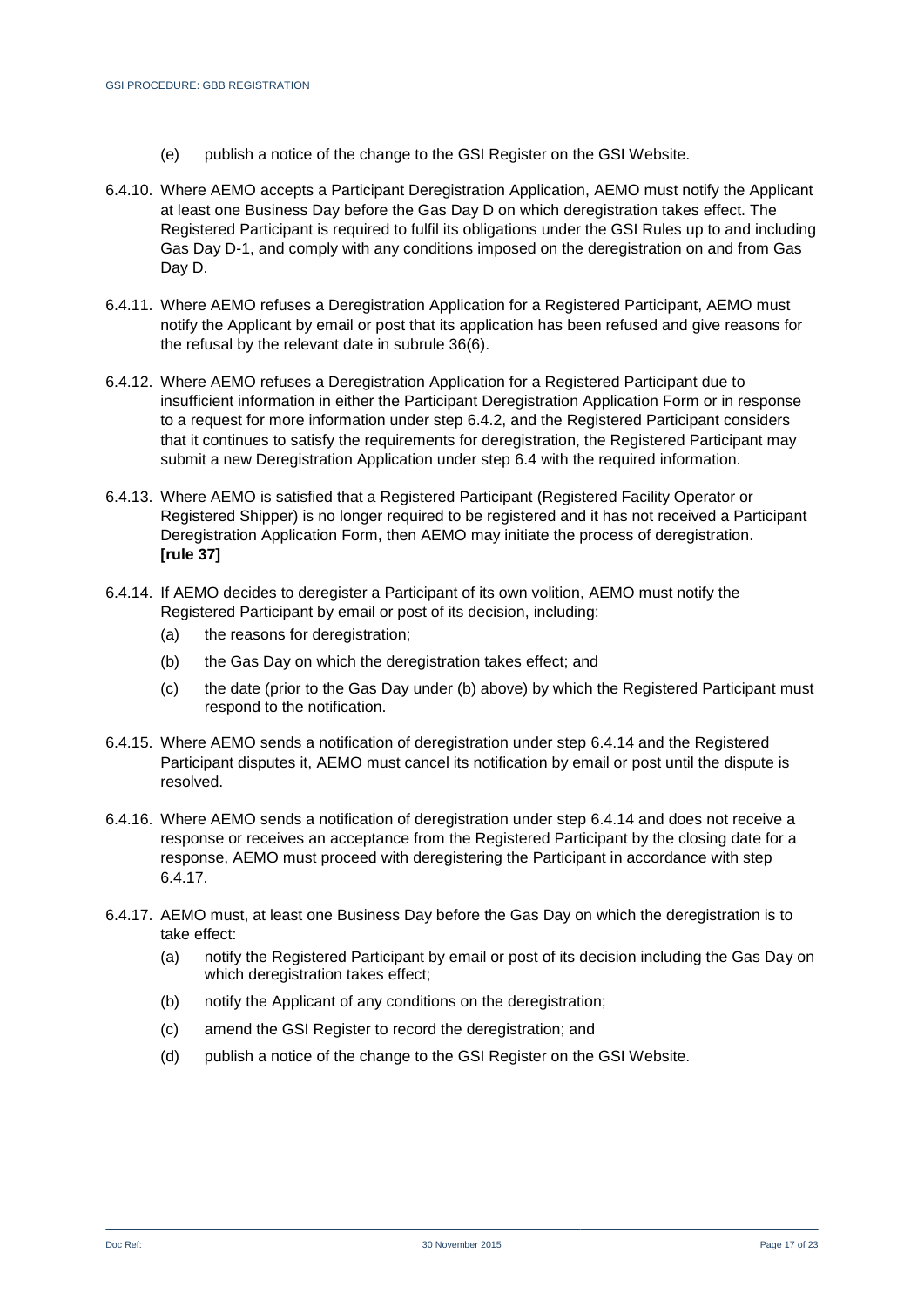## <span id="page-17-0"></span>**CHAPTER 7. FACILITY TRANSFER**

#### **7.1. Facility Transfer**

- 7.1.1. A Registered Facility Operator transferring a Registered Facility to another Gas Market Participant must submit a Facility Transfer Application Form to AEMO by email or post to the address specified on the form.
- 7.1.2. A Gas Market Participant receiving a transferred Facility must be a Registered Facility Operator in accordance with the Rules and this Procedure, on or before the effective date of the Facility transfer.
- 7.1.3. If the Gas Market Participant receiving the transferred Facility is not a Registered Facility Operator, it must register in accordance with Chapter [CHAPTER 3](#page-7-0)**[Error! Reference source](#page-7-0)  not found.** of this Procedure.
- 7.1.4. The Gas Market Participant receiving the transferred Facility must be a signatory to the Transfer Application submitted to AEMO.

## <span id="page-17-2"></span>**7.2. AEMO's Facility Transfer Process**

- 7.2.1. Once a Transfer Application is received by AEMO, AEMO must assess whether the information contained in the application is sufficient for transfer of the Registered Facility.
- <span id="page-17-1"></span>7.2.2. Where AEMO assesses that further information is required, AEMO may make a request for further information within 10 Business Days of the receipt of the Facility Transfer Application Form. This request must give the Applicant 10 Business Days (the relevant date in subrule 39(6)(b)) to provide the requested information.
- 7.2.3. The Applicant must provide the requested information by the relevant date.
- 7.2.4. If the Applicant does not respond to the information request by the relevant date, AEMO may refuse the Transfer Application.
- 7.2.5. AEMO may clarify the information requested in the information request and, if AEMO considers it appropriate, may re-set the relevant date for the request.
- 7.2.6. When AEMO assesses that no more supporting information is required, AEMO must, within 10 Business Days (the relevant date as defined in subrule 39(6)), decide to:
	- (a) accept the application; or
	- (b) refuse the application.
- 7.2.7. AEMO may place conditions on the transfer of a Registered Facility that require the Applicant and/or the Gas Market Participant receiving the transferred Facility to comply with specified obligations prior to, on, or after the Gas Day on which the transfer takes effect (e.g. to clarify which operator is required to provide GBB data prior to and following the transfer or, in the case of the transfer of a GBB Production Facility, to clarify the allocation of GSI Fees relating to GSI Invoice Periods prior to and following the transfer).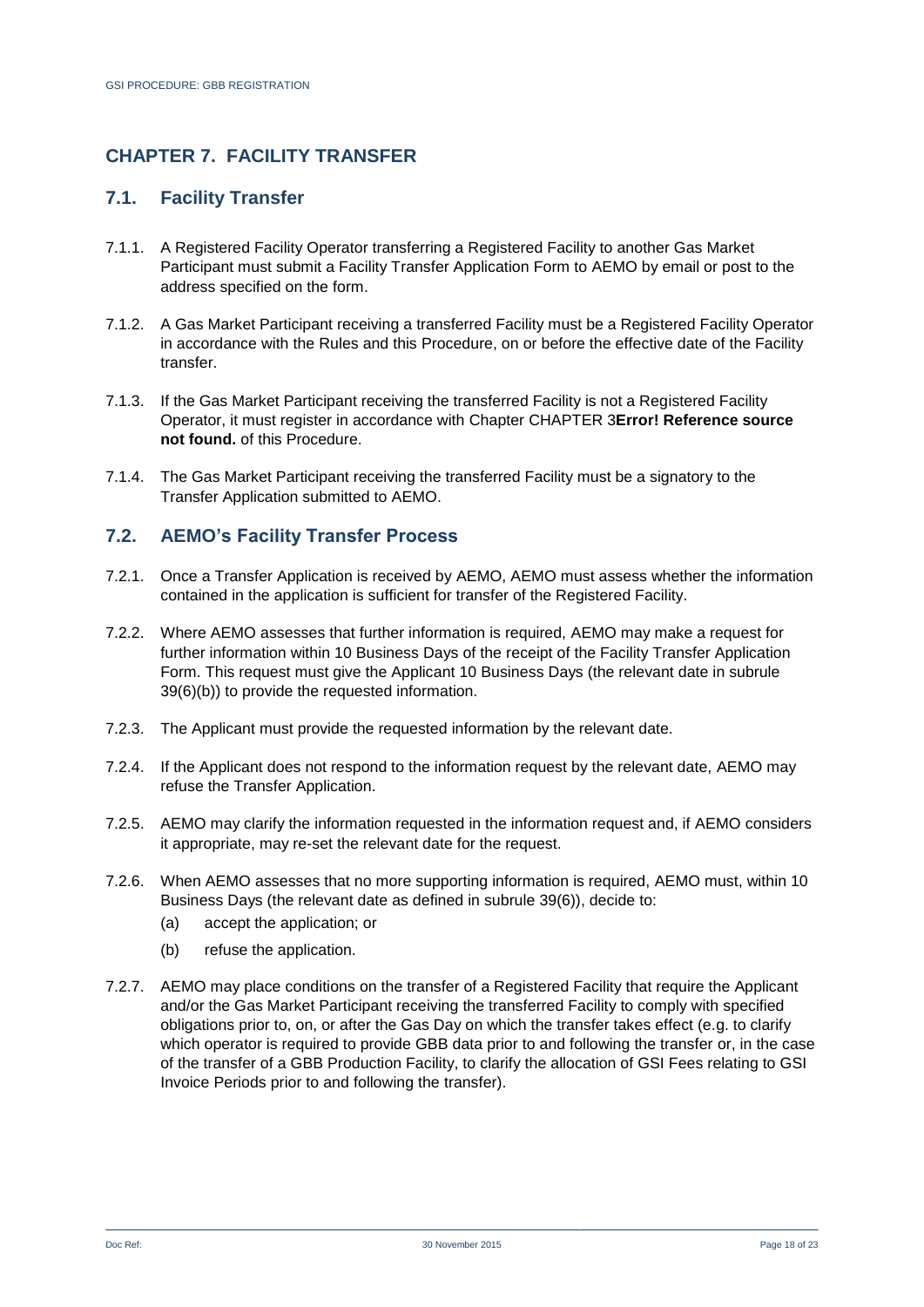- 7.2.8. If AEMO decides to accept a Transfer Application, it must do the following by the relevant date:
	- (a) notify both the Applicant and the Gas Market Participant receiving the transferred Facility by email or post that the application has been accepted and specify the Gas Day on which the transfer takes effect;
	- (b) notify the Applicant and the Gas Market Participant receiving the transferred Facility of any conditions on the transfer;
	- (c) amend the GSI Register to record the transfer; and
	- (d) publish a notice of the change to the GSI Register on the GSI Website.
- 7.2.9. Where AEMO accepts the Transfer Application, it must do so at least two Business Days before the Gas Day D on which the transfer takes effect. Subject to any conditions placed by AEMO on the transfer, the Applicant must fulfil all obligations under the GSI Rules in relation to the Facility up to and including Gas Day D-1, while the Gas Market Participant receiving the transferred Facility must start fulfilling its obligations from Gas Day D.
- 7.2.10. Where AEMO refuses a Transfer Application it must notify both the Applicant and the Gas Market Participant receiving the transferred Facility by email or post that the Transfer Application has been refused and give reasons for refusal, by the relevant date in subrule 39(6).
- 7.2.11. Where AEMO refuses a Transfer Application due to insufficient information in the Facility Transfer Application Form or in response to a request for more information under step [7.2.2,](#page-17-1) and the Registered Facility Operator considers that the Facility continues to satisfy the requirements for transfer, the Registered Facility Operator may submit a new Transfer Application under step [7.2](#page-17-2) with the required information.

## <span id="page-18-0"></span>**CHAPTER 8. EXEMPTION OF FACILITIES FROM REGISTRATION**

#### **8.1. Facility Exemption**

- 8.1.1. An owner, controller or operator of a GBB Facility that is required to be registered under rule 22 or is declared an Eligible GBB Facility under rule 50 (provided the Facility was not the subject of an Exemption Application within the previous 12 months) may apply for Exemption from registration for the relevant Facility. **[subrule 41(1)]**
- 8.1.2. The Applicant must complete the applicable Facility Exemption Application Form available on the GSI Website and submit it to AEMO by email or post to the address specified in the form.
- 8.1.3. Where an Applicant has been nominated by the owner, controller and/or operator of the Facility, the Applicant must include in the Facility Exemption Application Form, information to demonstrate that each owner, controller or operator (as applicable) of the Facility, consents to the Applicant submitting an Exemption Application in relation the Facility.

## **8.2. AEMO's Facility Exemption Process**

- 8.2.1. Once an Exemption Application is received by AEMO, AEMO must assess whether the information contained in the application is sufficient to grant an Exemption in relation to the Facility.
- 8.2.2. Where AEMO assesses that further information is required, AEMO must make a first information request within 10 Business Days of the receipt of the Facility Exemption Application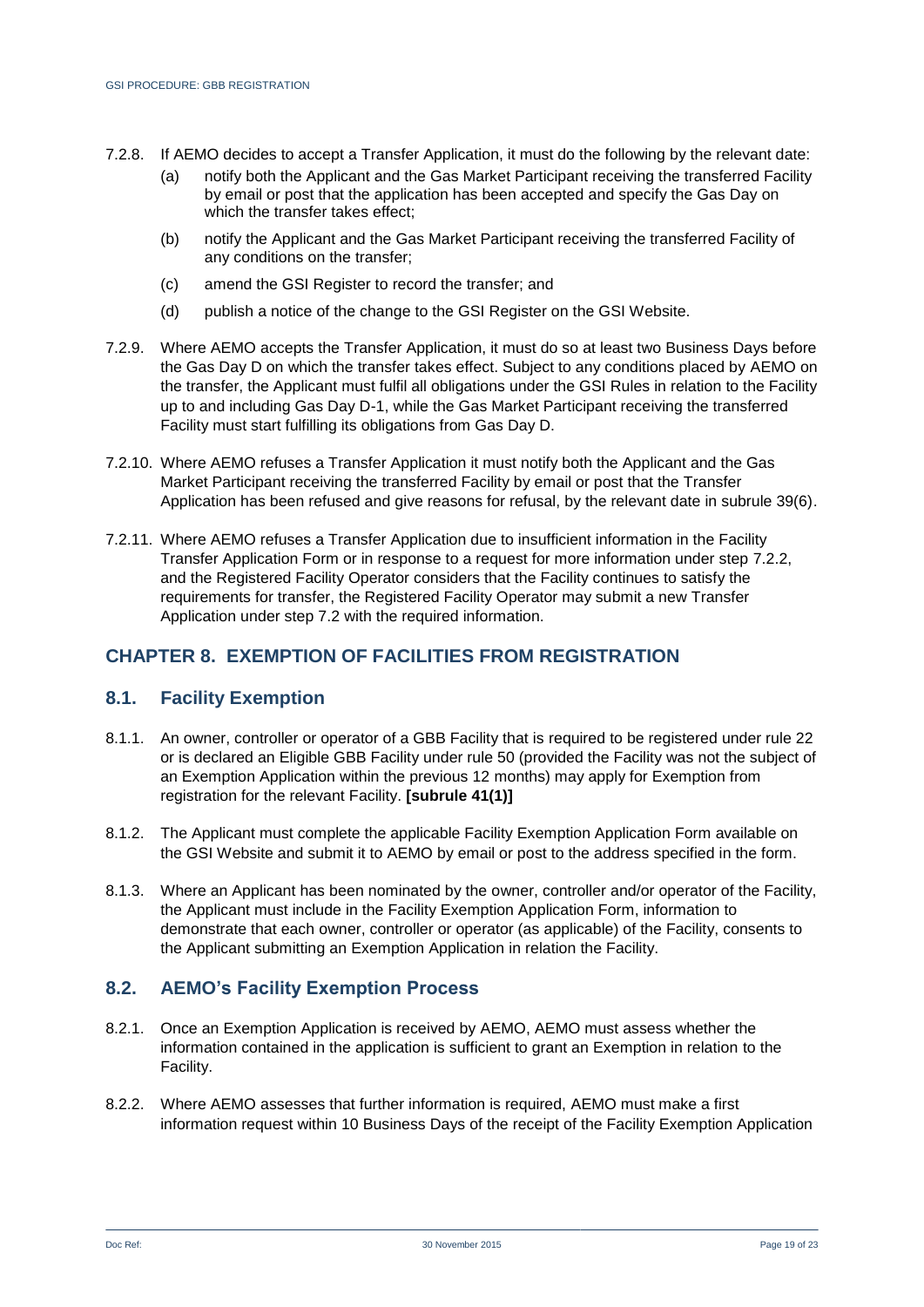Form. The first information request must give the Applicant 10 Business Days (the relevant date in subrule 43(7)(b)) to provide the requested information.

- 8.2.3. The Applicant must provide the requested information to the first information request by the relevant date.
- 8.2.4. If the Applicant does not respond to the first information request by the relevant date, AEMO may refuse the Exemption Application.
- 8.2.5. On the first information request closing date (the relevant date), if AEMO has received information and has assessed that more information is required, it may make a second information request within 10 Business Days of the first information request closing date. The second information request must give the Applicant 10 Business Days (the relevant date in subrule 43(7)(c)) to deliver the requested information.
- 8.2.6. The Applicant must provide the requested information to the second information request by the relevant date.
- 8.2.7. If the Applicant does not respond to the second information request by the relevant date, AEMO may refuse the Exemption Application.
- 8.2.8. AEMO may clarify the information requested in either the first or second information request and, if AEMO considers it appropriate, may re-set the relevant date for the request.
- 8.2.9. When AEMO assesses that no more supporting information is required, AEMO must, within 10 Business Days (the relevant date in subrule 43(7)), decide to:
	- (e) accept the Exemption Application; or
	- (f) refuse the Exemption Application.
- 8.2.10. AEMO must only accept an Exemption Application, if the specific Exemption Criteria for that Facility are met. **[rules 44, 45, 46 and 47]**
- 8.2.11. Where AEMO accepts an Exemption Application, it must do the following by the relevant date:
	- (a) notify the Applicant and any owner, controller or operator of the Facility (as applicable) by email or post that its Application has been accepted and specify the Gas Day on which Exemption takes effect;
	- (b) amend the GSI Register to record the Exemption; and
	- (c) publish a notice of the change to the GSI Register on the GSI Website.
- 8.2.12. Where AEMO accepts an Exemption Application in relation to a Registered Facility, AEMO must deregister the Registered Facility in accordance with Chapter [6.3](#page-13-1) of this Procedure, at the same time as accepting the Exemption Application.
- 8.2.13. AEMO may also, if applicable, deregister the relevant Registered Facility Operator in accordance with Chapter [6.4](#page-15-2) of this Procedure.
- 8.2.14. Where AEMO refuses an Exemption Application for any of the reasons in subrule 43(3), AEMO must notify the Applicant, and any owner, controller or operator of the Facility (as applicable) by email or post, that the application has been refused and give reasons for refusal, by the relevant date in subrule 43(6).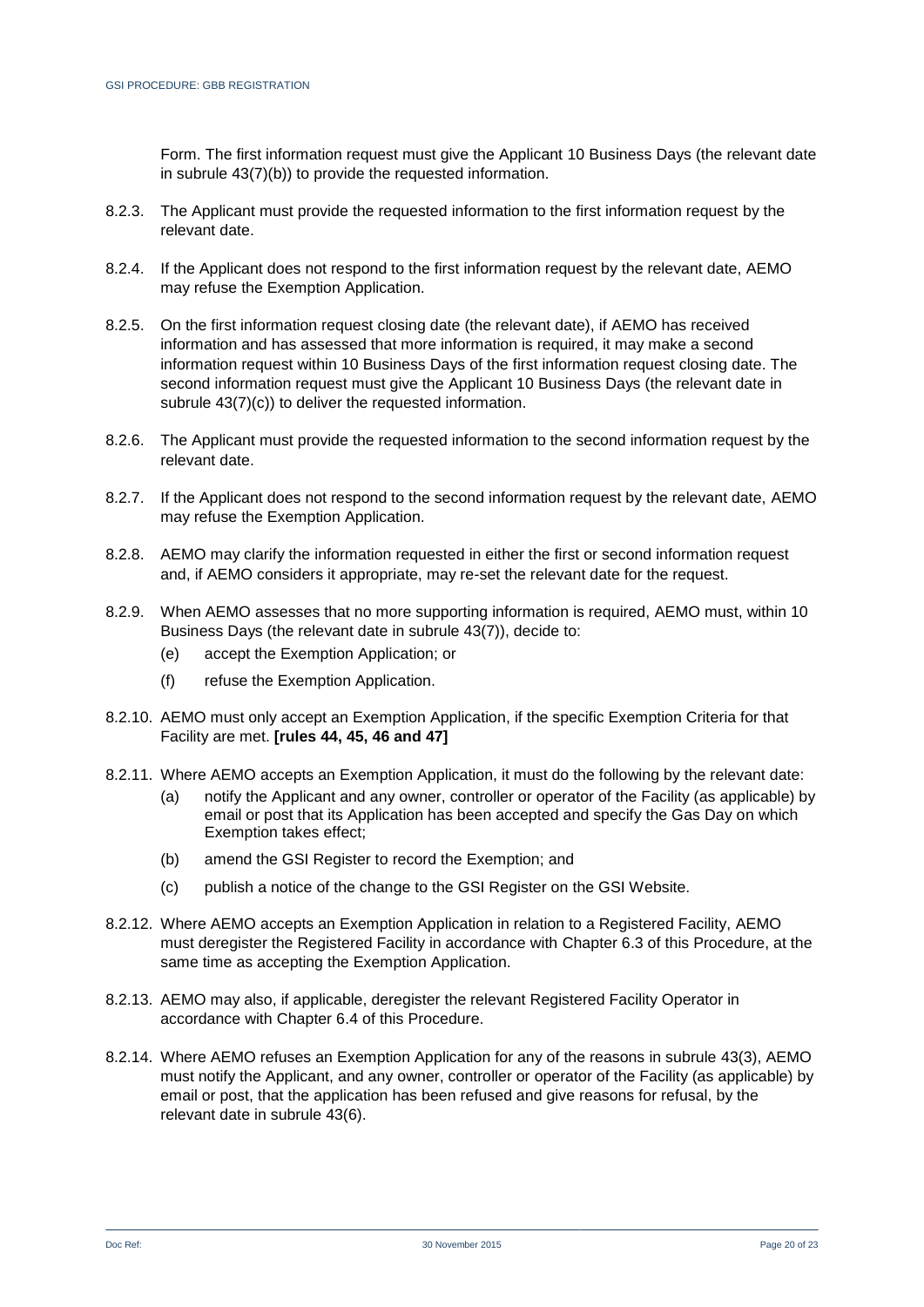8.2.15. Where AEMO refuses an Exemption Application, the operator of the Facility may submit a Registration Application in respect of the Facility.

#### **8.3. Revocation of Exemption**

- 8.3.1. Where AEMO reasonably believes that a Facility previously granted an Exemption, no longer satisfies the requirement of an Exemption, it may revoke the Exemption. **[rule 48]**
- 8.3.2. Where AEMO decides to revoke an Exemption, it must notify the operator of the Facility by email or post, of the:
	- (a) reasons for the revocation; and
	- (b) Exemption Cancellation Date which must be no earlier than 20 Business Days after the date of the revocation notice.
- 8.3.3. As soon as practicable after issuing the revocation notice, AEMO must:
	- (a) publish the reasons for revocation on the GSI Website;
	- (b) amend the GSI Register to record the revocation; and
	- (c) publish a notice of the change to the GSI Register on the GSI Website.
- 8.3.4. If a Gas Market Participant receives a revocation notice, it must, as soon as practicable, make a Registration Application in relation to the Facility in accordance with Chapter [CHAPTER 3](#page-7-0) of this Procedure.
- <span id="page-20-0"></span>8.3.5. If a Gas Market Participant receives a revocation notice and the Gas Market Participant has reasonable grounds to believe the notice should not have been issued, the Gas Market Participant must, by the Exemption Cancellation Date:
	- (a) notify AEMO by email or post; and
	- (b) in that notice, provide AEMO with information demonstrating that the revocation notice should not have been issued.
- 8.3.6. AEMO may cancel a revocation notice at any time prior to the Exemption Cancellation Date where the notice was issued as a result of a mistake or incorrect information. AEMO may do so of its own volition or in response to information provided under step [8.3.5.](#page-20-0)
- 8.3.7. Where AEMO cancels a revocation of Exemption, it must, as soon as practicable:
	- (a) notify the operator of the Facility by email or post; and
	- (b) publish the cancellation on the GSI Website.
- 8.3.8. Where an owner, controller or operator of an Facility that is the subject of an Exemption becomes aware that the Facility may no longer meet the relevant Exemption Criteria, it must, as soon as practicable:
	- (a) inform AEMO by email or post; and
	- (b) register the Facility in accordance with Chapter [CHAPTER 3](#page-7-0) of this Procedure.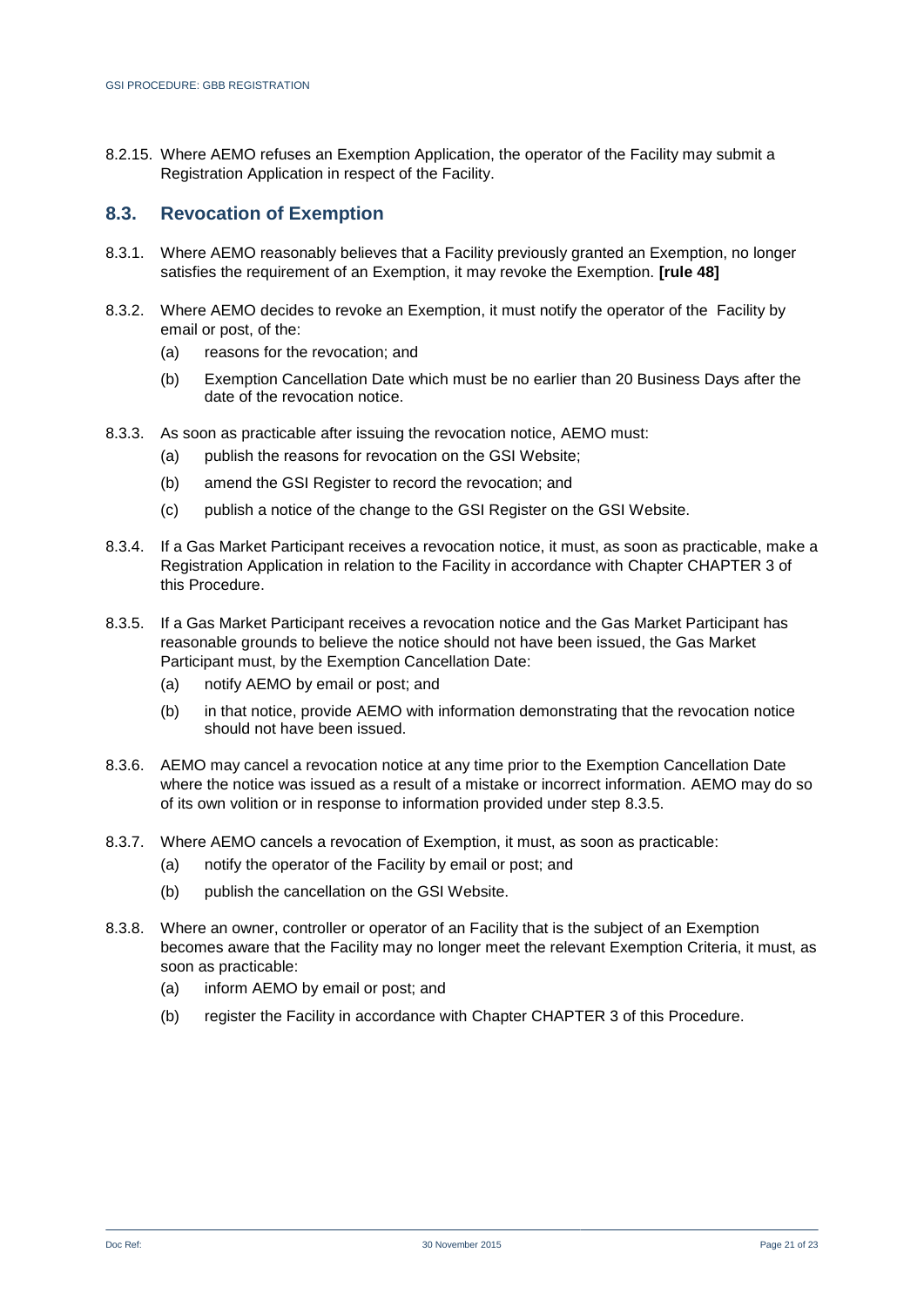# <span id="page-21-0"></span>**CHAPTER 9. EXEMPTION FROM THE PROVISION OF CERTAIN GBB DATA**

## **9.1. Exemption from Providing GBB Data – GBB Storage Facilities**

- 9.1.1. A Registered Storage Facility Operator may apply for an Exemption from providing the following GBB data in relation to a GBB Storage Facility:
	- (a) Nominated and Actual Flow Data **[subrule 67(3)]**; and
	- (b) Daily Actual Flow Data. **[subrule 68(2)]**
- 9.1.2. A Registered Storage Facility Operator that wishes to apply for an Exemption from providing this data, must complete the GBB Data Provision Exemption Form available on the GSI Website and submit it to AEMO by email or post to the address provided in the form.
- 9.1.3. A GBB Data Provision Exemption Form for a Facility may be submitted with, or at any time after, a Registration Application in relation to the Facility.

#### **9.2. Exemption from Providing GBB Data – GBB Production Facilities**

- 9.2.1. A Registered Production Facility may apply for an exemption from providing Daily Actual Flow Data in relation to a GBB Production Facility. **[subrule 73(2)]**
- 9.2.2. A Registered Production Facility Operator that wishes to apply for an exemption from providing this data, must submit a GBB Data Provision Exemption Form to AEMO by email or post to the address provided in the form.
- 9.2.3. A GBB Data Provision Exemption Form for a Facility may be submitted with, or at any time after, a Registration Application for the Facility.

#### **9.3. Exemption from Providing GBB Data – GBB Large User Facilities**

- 9.3.1. A Registered Large User may apply for an Exemption from providing Daily Actual Consumption Data. **[subrule 78(2)]**
- 9.3.2. A Registered Large User that wishes to apply for an Exemption from providing this data, must complete the GBB Data Provision Exemption Form available on the GSI Website and submit it to AEMO by email or post to the address provided in the form.
- 9.3.3. A GBB Data Provision Exemption Form for a Facility may be submitted with, or at any time after, a Registration Application for the Facility.

#### **9.4. AEMO's Process for Exemptions from Providing GBB Data**

- 9.4.1. Once a GBB Data Provision Exemption Form is received by AEMO, AEMO must assess whether the application is sufficient to grant an exemption from providing the relevant GBB data in relation to the Facility.
- 9.4.2. Where AEMO considers that further information is required, AEMO may, as soon as practicable, request further information from the Registered Facility Operator (or Applicant), specifying the date by which the information must be provided, which must be reasonable in the circumstances.